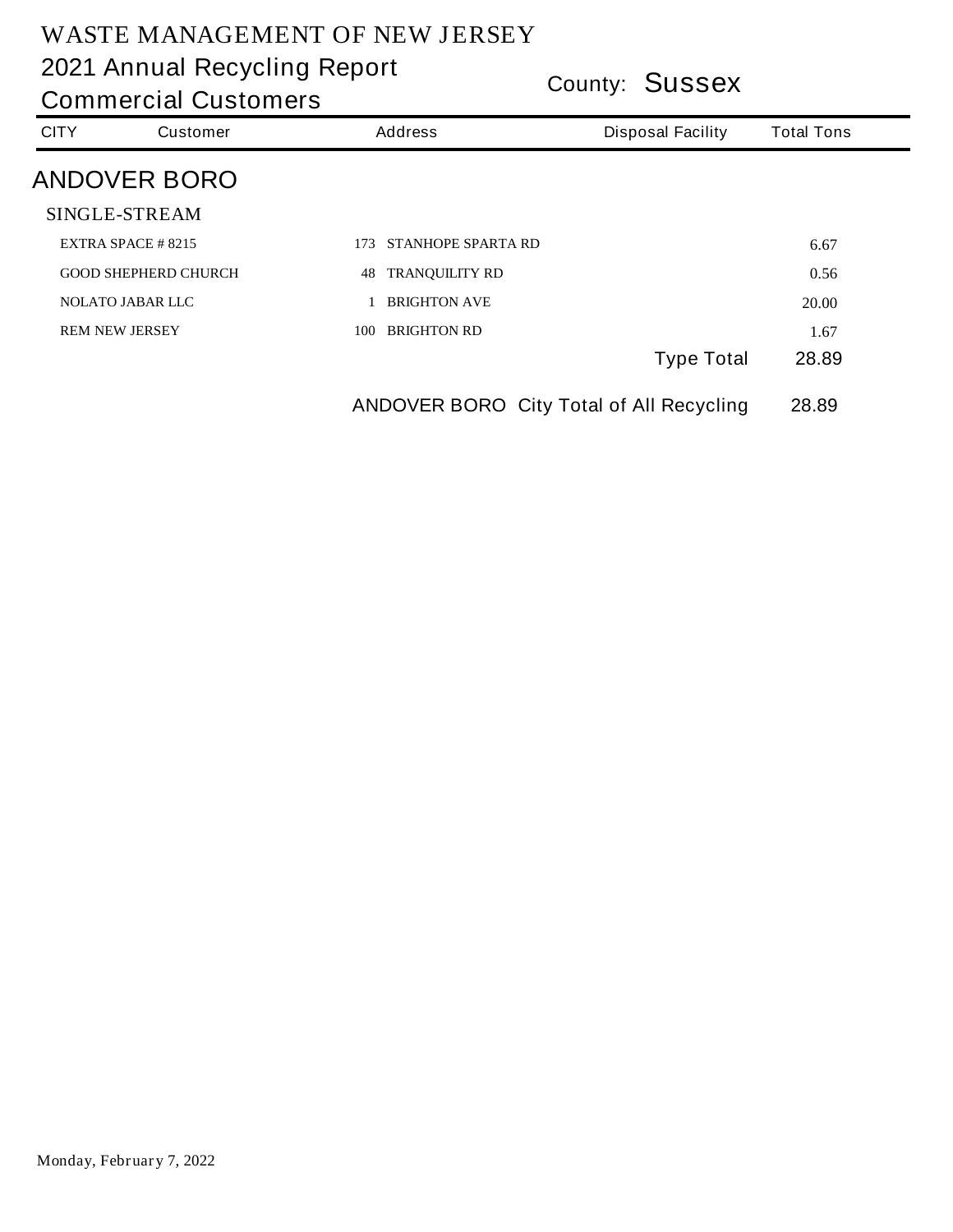**County: Sussex 2021 Annual Recycling Report**

| <b>Commercial Customers</b> |                                 |                            | County: <b>SUSSEX</b>    |                   |  |  |
|-----------------------------|---------------------------------|----------------------------|--------------------------|-------------------|--|--|
| <b>CITY</b>                 | <b>Customer</b>                 | <b>Address</b>             | <b>Disposal Facility</b> | <b>Total Tons</b> |  |  |
|                             | <b>ANDOVER TWP</b>              |                            |                          |                   |  |  |
| <b>CARDBOARD</b>            |                                 |                            |                          |                   |  |  |
|                             | <b>LIQUOR FACTORY</b>           | 231 NEWTON SPARTA RD       |                          | 8.31              |  |  |
|                             | <b>SAFELITE GROUP SFL004011</b> | <b>483 ROUTE 206</b>       |                          | 6.24              |  |  |
|                             | <b>SAFELITE GROUP SFL004011</b> | <b>483 ROUTE 206</b>       |                          | 6.24              |  |  |
|                             |                                 |                            | <b>Type Total</b>        | 20.78             |  |  |
|                             | <b>SINGLE-STREAM</b>            |                            |                          |                   |  |  |
| <b>AG CHOICE</b>            |                                 | 93 STICKLES POND RD        |                          | 0.56              |  |  |
|                             | <b>CAFE BELLISIMA</b>           | 269 NEWTON SPARTA RD       |                          | 13.34             |  |  |
|                             | <b>DUNKIN DONUTS</b>            | 241 NEWTON SPARTA RD       |                          | 13.34             |  |  |
|                             | <b>ELIZABETHTOWN GAS CO</b>     | 95 STICKLES POND RD UNIT B |                          | 3.33              |  |  |
|                             | <b>FIRE HOUSE PIZZA</b>         | 152 MAIN ST $# RT$         |                          | 6.67              |  |  |
|                             | PL ACQUISITIONS                 | 39 NEWTON SPARTA RD        |                          | 5.00              |  |  |
|                             | <b>SAFELITE GROUP SFL004011</b> | <b>483 ROUTE 206</b>       |                          | 20.00             |  |  |
|                             | <b>SAFELITE GROUP SFL004011</b> | <b>483 ROUTE 206</b>       |                          | 20.00             |  |  |
| <b>SONOPATH</b>             |                                 | 141 MAIN ST                |                          | 1.67              |  |  |
| <b>THORLABS</b>             |                                 | <b>69 STICKLES POND RD</b> |                          | 0.83              |  |  |
|                             |                                 |                            | <b>Type Total</b>        | 84.74             |  |  |

**ANDOVER TWP City Total of All Recycling 105.52**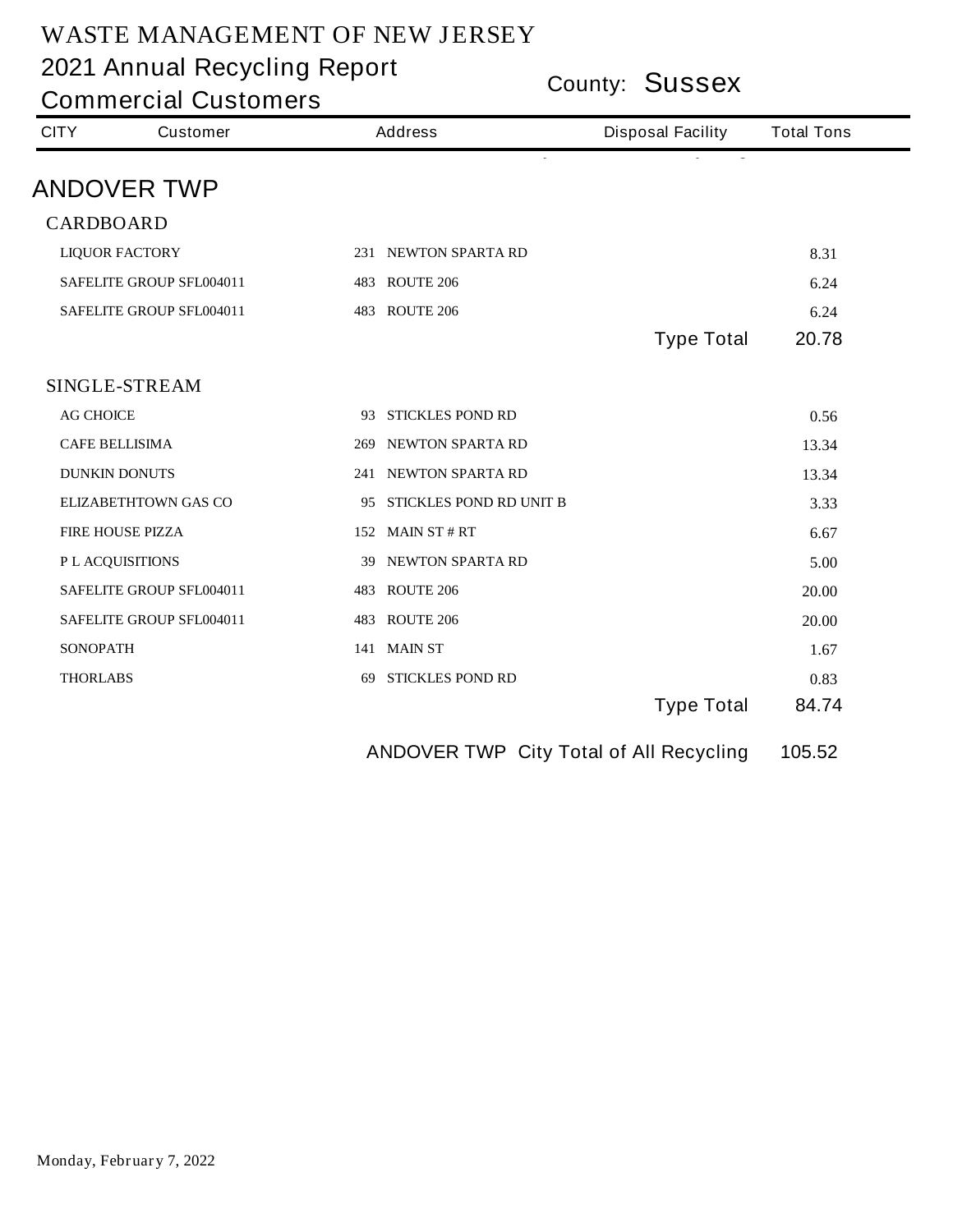**County: Sussex 2021 Annual Recycling Report**

| <b>CITY</b> | <b>Customer</b>                      | <b>Address</b>                | <b>Disposal Facility</b> | <b>Total Tons</b> |
|-------------|--------------------------------------|-------------------------------|--------------------------|-------------------|
|             | <b>BRANCHVILLE</b>                   |                               |                          |                   |
|             | <b>SINGLE-STREAM</b>                 |                               |                          |                   |
|             | <b>FRESH PICKENS MARKET</b>          | <b>US-206</b><br>187          |                          | 0.31              |
|             | LINDLEY G COOK 4H YOUTH CENT         | <b>STRUBLE RD</b><br>100      |                          | 13.34             |
|             | <b>MOUNTAIN HOUSE REST</b>           | <b>US HIGHWAY 206 S</b><br>19 |                          | 26.67             |
|             | <b>MSC PROPERTIES</b>                | <b>US HIGHWAY 206</b><br>237  |                          | 3.33              |
|             | <b>ST OF NJ PARKS STOKES SHOTWEL</b> | <b>STOKES STATE FOREST</b>    |                          | 6.67              |
|             |                                      |                               | <b>Type Total</b>        | 50.32             |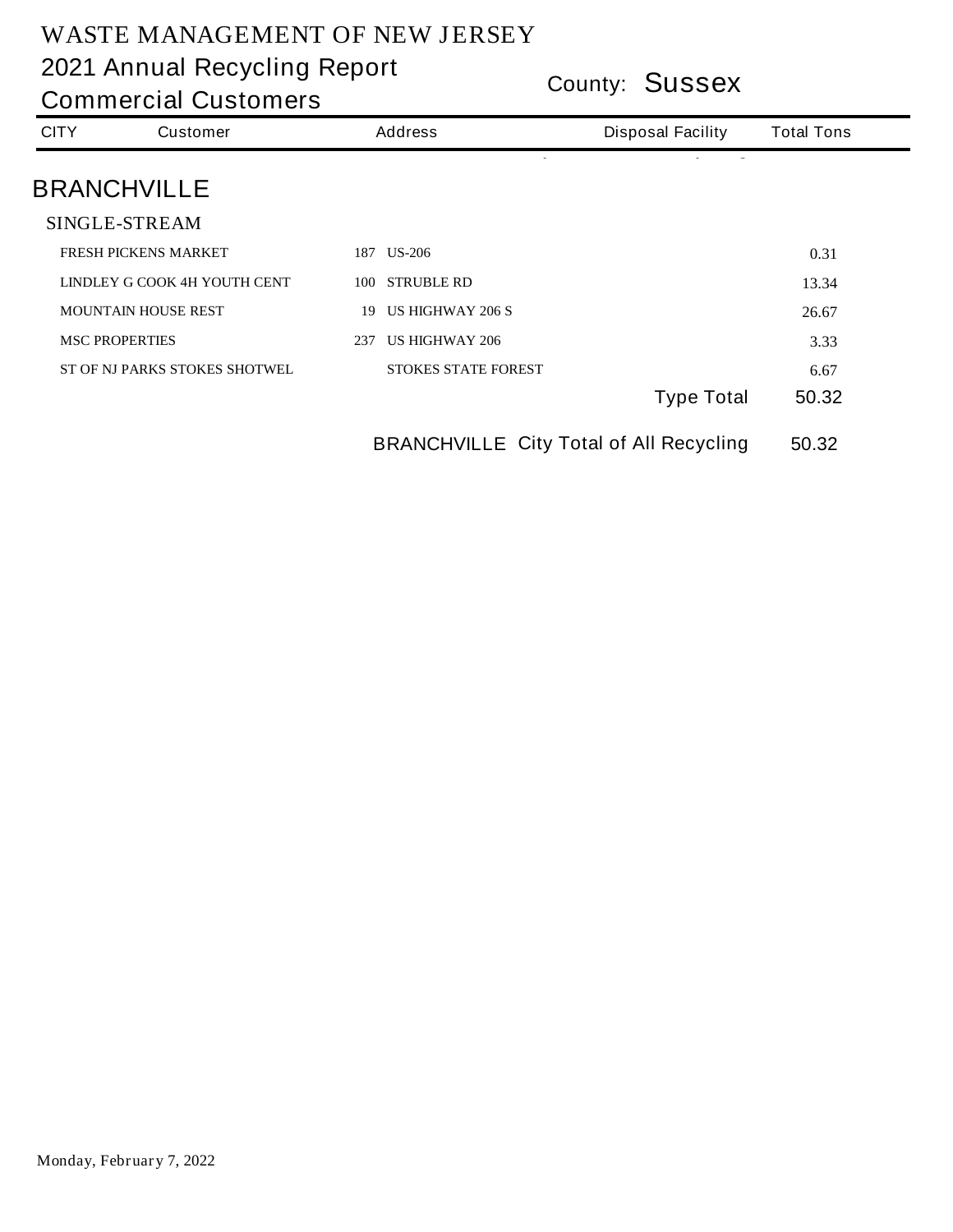**County: Sussex 2021 Annual Recycling Report**

| <b>CITY</b>      | <b>Customer</b>                   | <b>Disposal Facility</b><br><b>Address</b>   |                   | <b>Total Tons</b> |
|------------------|-----------------------------------|----------------------------------------------|-------------------|-------------------|
| <b>BYRAM TWP</b> |                                   |                                              |                   |                   |
|                  | <b>SINGLE-STREAM</b>              |                                              |                   |                   |
|                  | <b>CARTRIDGE ACTUATED DEVICES</b> | <b>40 OLD INDIAN SPRING RD</b>               |                   | 13.34             |
|                  | <b>CRANBERRY MARKET AND DELI</b>  | <b>274 ROUTE 206</b>                         |                   | 10.00             |
|                  | <b>JEFFERSON LAKE DAY CAMP</b>    | <b>34 JEFFERSON LAKE RD</b>                  |                   | 0.51              |
|                  | <b>JEFFERSON LAKE DAY CAMP</b>    | <b>34 JEFFERSON LAKE RD</b>                  |                   | 0.51              |
|                  | <b>QUICKCHEK OF BYRAM #183</b>    | 28D US-206                                   |                   | 26.67             |
|                  | <b>QUICKCHEK OF BYRAM #183</b>    | 28D US-206                                   |                   | 26.67             |
|                  | <b>TOMAHAWK LAKE INC</b>          | <b>155 TOMAHAWK TRL</b>                      |                   | 1.03              |
|                  |                                   |                                              | <b>Type Total</b> | 78.74             |
|                  |                                   | <b>BYRAM TWP City Total of All Recycling</b> |                   | 78.74             |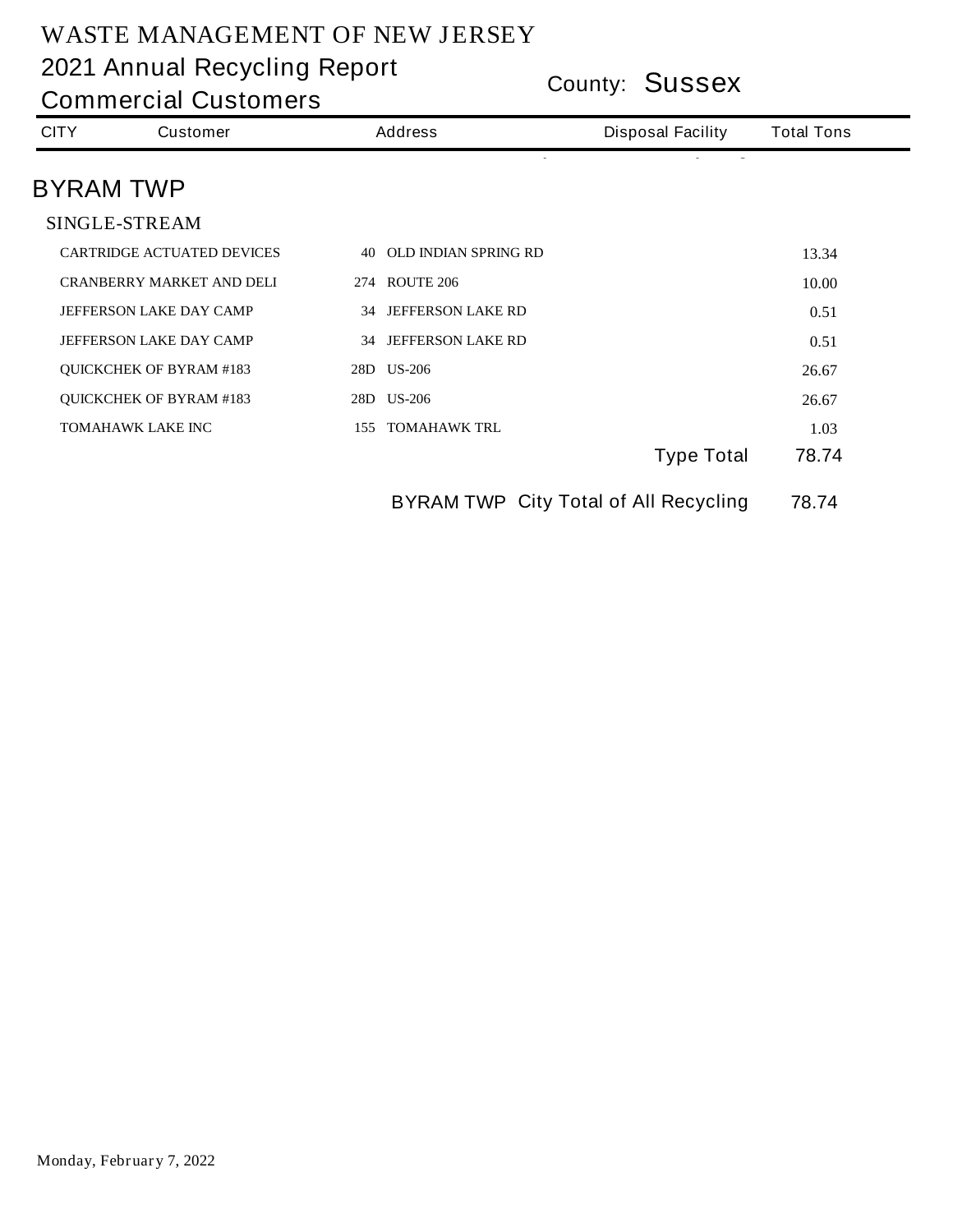**County: Sussex 2021 Annual Recycling Report**

| <b>Commercial Customers</b> |                                     |  |                               | County: <b>SUSSEX</b>    |                   |  |  |
|-----------------------------|-------------------------------------|--|-------------------------------|--------------------------|-------------------|--|--|
| <b>CITY</b>                 | <b>Customer</b>                     |  | <b>Address</b>                | <b>Disposal Facility</b> | <b>Total Tons</b> |  |  |
|                             | <b>FRANKFORD TWP</b>                |  |                               |                          |                   |  |  |
| <b>CARDBOARD</b>            |                                     |  |                               |                          |                   |  |  |
|                             | <b>UNIVERSAL SUPPLY</b>             |  | <b>45 ROUTE 206</b>           | <b>Type Total</b>        | 8.31<br>8.31      |  |  |
|                             | <b>SINGLE-STREAM</b>                |  |                               |                          |                   |  |  |
|                             | <b>BURGER KING FRANKLIN</b>         |  | <b>272 STATE RT 23</b>        |                          | 20.00             |  |  |
|                             | <b>FIREHOUSE BAGEL OF BRANCHVIL</b> |  | 332 US HIGHWAY 206            |                          | 13.34             |  |  |
|                             | JOSEPH T QUINLAN BEREAVEMEN         |  | 5 PLAINS RD                   |                          | 0.83              |  |  |
|                             | NSC AUTOMOTIVE INC/FONZARELL        |  | <b>24 ROUTE 206</b>           |                          | 2.22              |  |  |
|                             | <b>QUICKCHEK OF AUGUSTA #170</b>    |  | 67 US-206                     |                          | 26.67             |  |  |
|                             | <b>QUICKCHEK OF AUGUSTA #170</b>    |  | 67 US-206                     |                          | 26.67             |  |  |
|                             | <b>QUICKCHEK OF AUGUSTA #170</b>    |  | 67 US-206                     |                          | 26.67             |  |  |
|                             | <b>RAINBOWS OF LEARNING</b>         |  | 118 ROUTE 206 N               |                          | 6.67              |  |  |
|                             | ST OF NJ POLICE SUSSEX (RECY)       |  | <b>ROUTE 206</b>              |                          | 20.00             |  |  |
|                             | <b>SUBURBAN PROPANE</b>             |  | 93 HAMPTON HOUSE RD           |                          | 2.22              |  |  |
|                             | <b>WAREHOUSE CLEARANCE CENTER</b>   |  | 85 ROUTE 206 SUITE 103        |                          | 26.67             |  |  |
|                             | <b>WAREHOUSE CLEARANCE CENTER</b>   |  | <b>85 ROUTE 206 SUITE 103</b> |                          | 26.67             |  |  |
|                             |                                     |  |                               | <b>Type Total</b>        | 198.65            |  |  |
|                             |                                     |  |                               |                          |                   |  |  |

**FRANKFORD TWP City Total of All Recycling 206.97**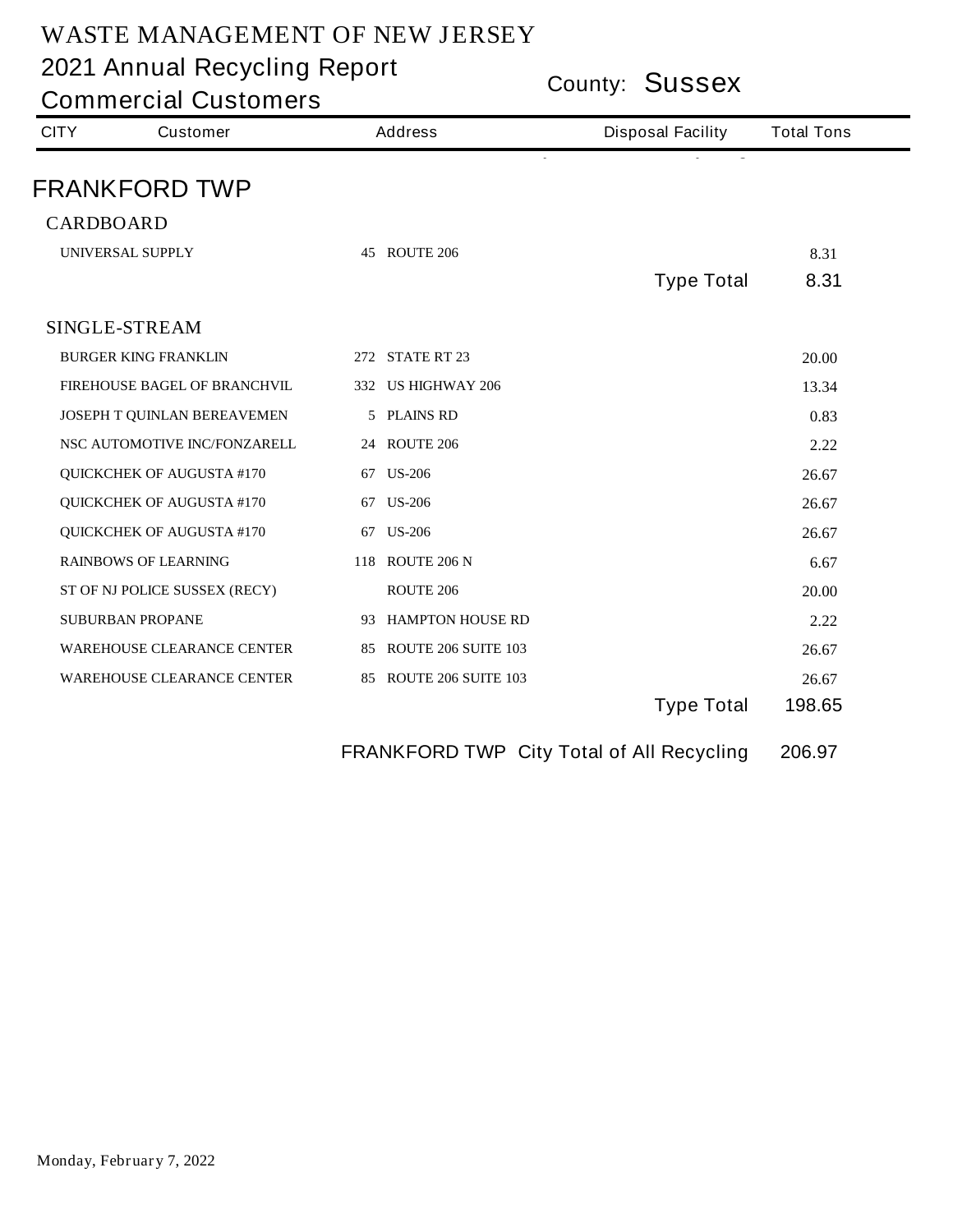**County: Sussex 2021 Annual Recycling Report**

**Commercial Customers**

| <b>CITY</b>      | <b>Customer</b>                     | <b>Address</b>           | <b>Disposal Facility</b> | <b>Total Tons</b> |
|------------------|-------------------------------------|--------------------------|--------------------------|-------------------|
|                  | <b>FRANKLIN BORO</b>                | ÷.                       |                          |                   |
| <b>CARDBOARD</b> |                                     |                          |                          |                   |
|                  | <b>PLAINS PHARMACY</b>              | <b>66 ROUTE 23</b>       |                          | 0.26              |
|                  | US POST OFFICE FRANKLIN             | <b>270 STATE RT 23</b>   |                          | 2.08              |
|                  |                                     |                          | <b>Type Total</b>        | 2.34              |
|                  | <b>SINGLE-STREAM</b>                |                          |                          |                   |
|                  | <b>ANGELO S FRANKLIN DINER</b>      | <b>428 STATE RT 23</b>   |                          | 26.67             |
|                  | FRANKLIN MEADOWS CONDOMINI          | 1 INDEPENDENCE WAY       |                          | 0.51              |
|                  | FRANKLIN MEADOWS CONDOMINI          | 1 INDEPENDENCE WAY       |                          | 53.34             |
| <b>FUTURREX</b>  |                                     | 24 MUNSONHURST RD UNIT F |                          | 1.11              |
|                  | <b>IRISH COTTAGE INN</b>            | <b>602 STATE RT 23</b>   |                          | 10.00             |
|                  | <b>KNOWLEDGE LEARNING CORP 3009</b> | <b>435 DEMOTT LN</b>     |                          | 6.67              |
|                  | <b>MEALS ON WHEELS</b>              | <b>48 WYKER RD</b>       |                          | 6.67              |
|                  | NORTH COUNTRY DRUG INC              | 190 MUNSONHURST RD       |                          | 13.34             |
|                  | <b>QUICKCHEK OF FRANKLIN #77</b>    | <b>180 STATE RT 23</b>   |                          | 20.00             |
|                  | <b>QUICKCHEK OF FRANKLIN #77</b>    | <b>180 STATE RT 23</b>   |                          | 20.00             |
| <b>SPRINT</b>    |                                     | <b>254 ROUTE 23</b>      |                          | 6.67              |
|                  | <b>SUGAR SISTERS LLC</b>            | 396 NJ-23                |                          | 1.10              |
|                  |                                     |                          | <b>Type Total</b>        | 166.09            |

**FRANKLIN BORO City Total of All Recycling 168.43**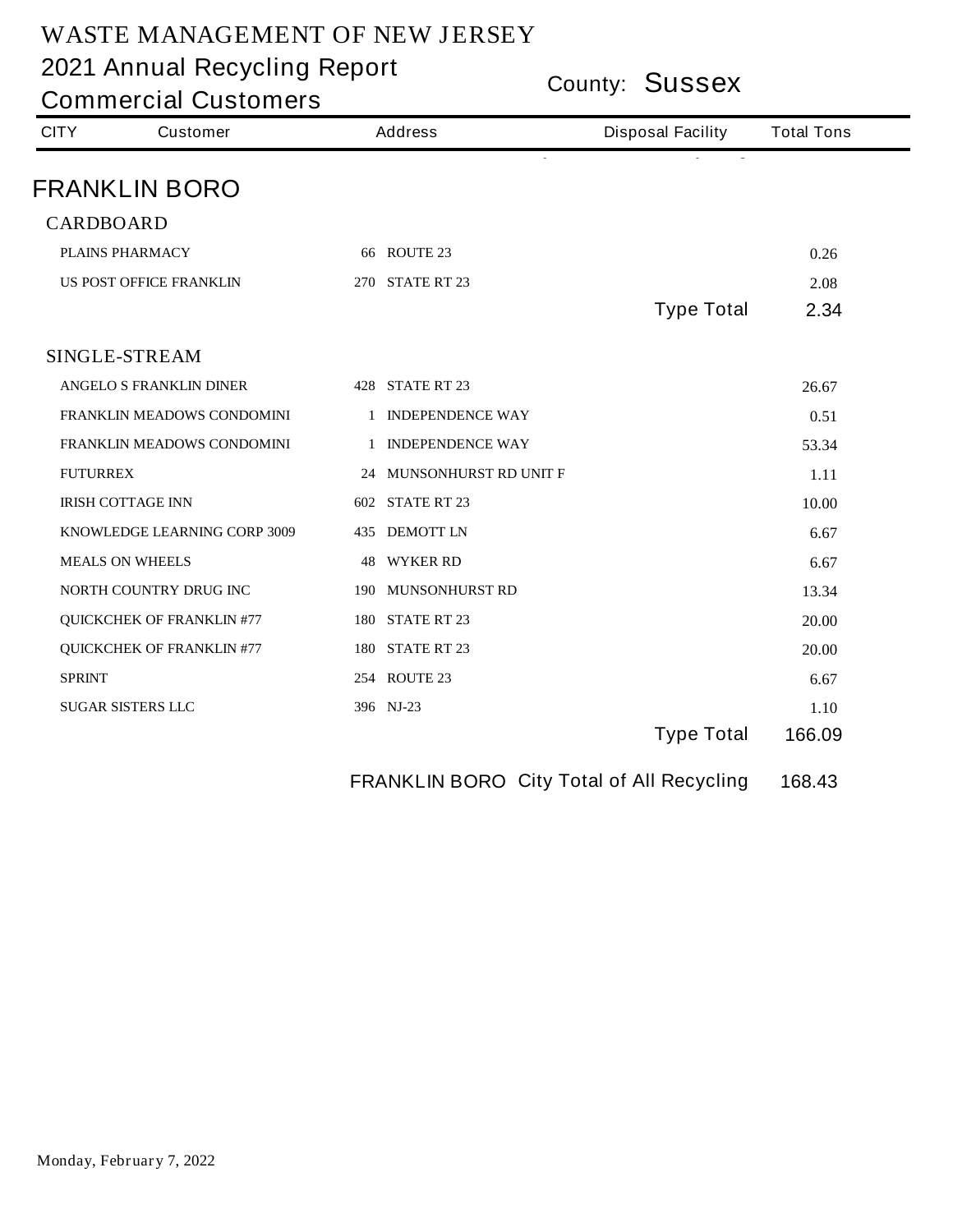**County: Sussex 2021 Annual Recycling Report**

| <b>CITY</b>            | <b>Customer</b>                               | <b>Address</b>                 | <b>Disposal Facility</b> | <b>Total Tons</b> |
|------------------------|-----------------------------------------------|--------------------------------|--------------------------|-------------------|
|                        | <b>FREDON TWP</b>                             |                                |                          |                   |
| <b>CARDBOARD</b>       |                                               |                                |                          |                   |
| <b>FREDON TOWNSHIP</b> |                                               | 443 ROUTE 94                   |                          | 2.08              |
|                        |                                               |                                | <b>Type Total</b>        | 2.08              |
|                        | <b>SINGLE-STREAM</b>                          |                                |                          |                   |
|                        | <b>BEAR BROOK VALLEY</b>                      | <b>PLAYERS BLVD</b><br>23      |                          | 26.67             |
|                        | <b>FREDON SCHOOL</b>                          | <b>STATE ROUTE 94 S</b><br>459 |                          | 13.34             |
|                        | <b>HEINE PLUMBING &amp; HEATING</b>           | VAN HORN RD<br>68              |                          | 0.56              |
|                        | <b>SPRING VALLEY FARMS</b>                    | 56 PAULINSKILL LAKE RD         |                          | 0.56              |
|                        |                                               |                                | <b>Type Total</b>        | 41.12             |
|                        | <b>FREDON TWP City Total of All Recycling</b> |                                |                          | 43.20             |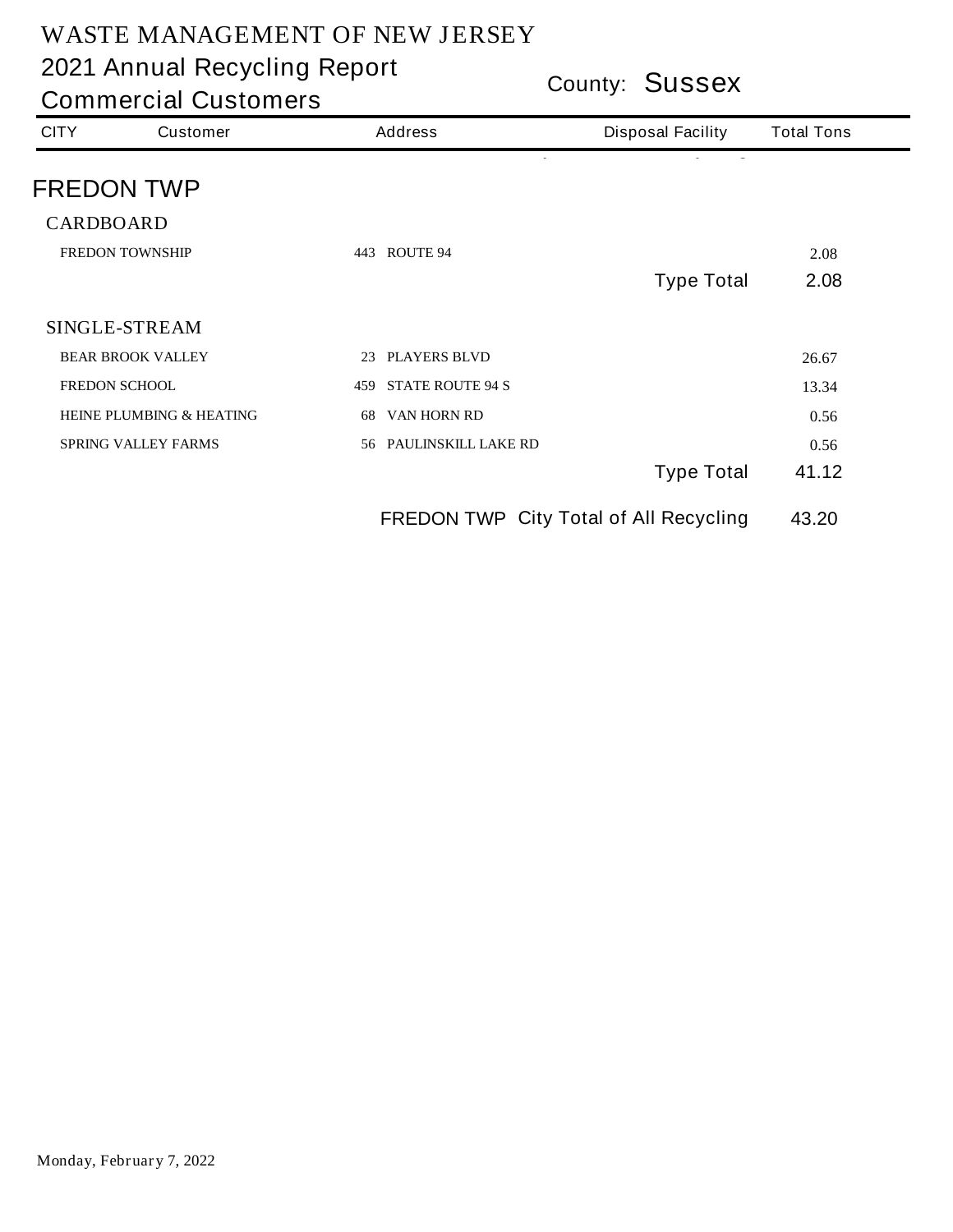|                  | <b>Commercial Customers</b>  |                          | COUTTLY: <b>OUSSEX</b>                       |                   |  |  |
|------------------|------------------------------|--------------------------|----------------------------------------------|-------------------|--|--|
| <b>CITY</b>      | <b>Customer</b>              | <b>Address</b>           | <b>Disposal Facility</b>                     | <b>Total Tons</b> |  |  |
| <b>GREEN TWP</b> |                              |                          |                                              |                   |  |  |
|                  | <b>SINGLE-STREAM</b>         |                          |                                              |                   |  |  |
|                  | <b>JRF MAGNETIC SCIENCES</b> | <b>KENNEDY RD</b><br>249 |                                              | 0.56              |  |  |
|                  |                              |                          | <b>Type Total</b>                            | 0.56              |  |  |
|                  |                              |                          | <b>GREEN TWP City Total of All Recycling</b> | 0.56              |  |  |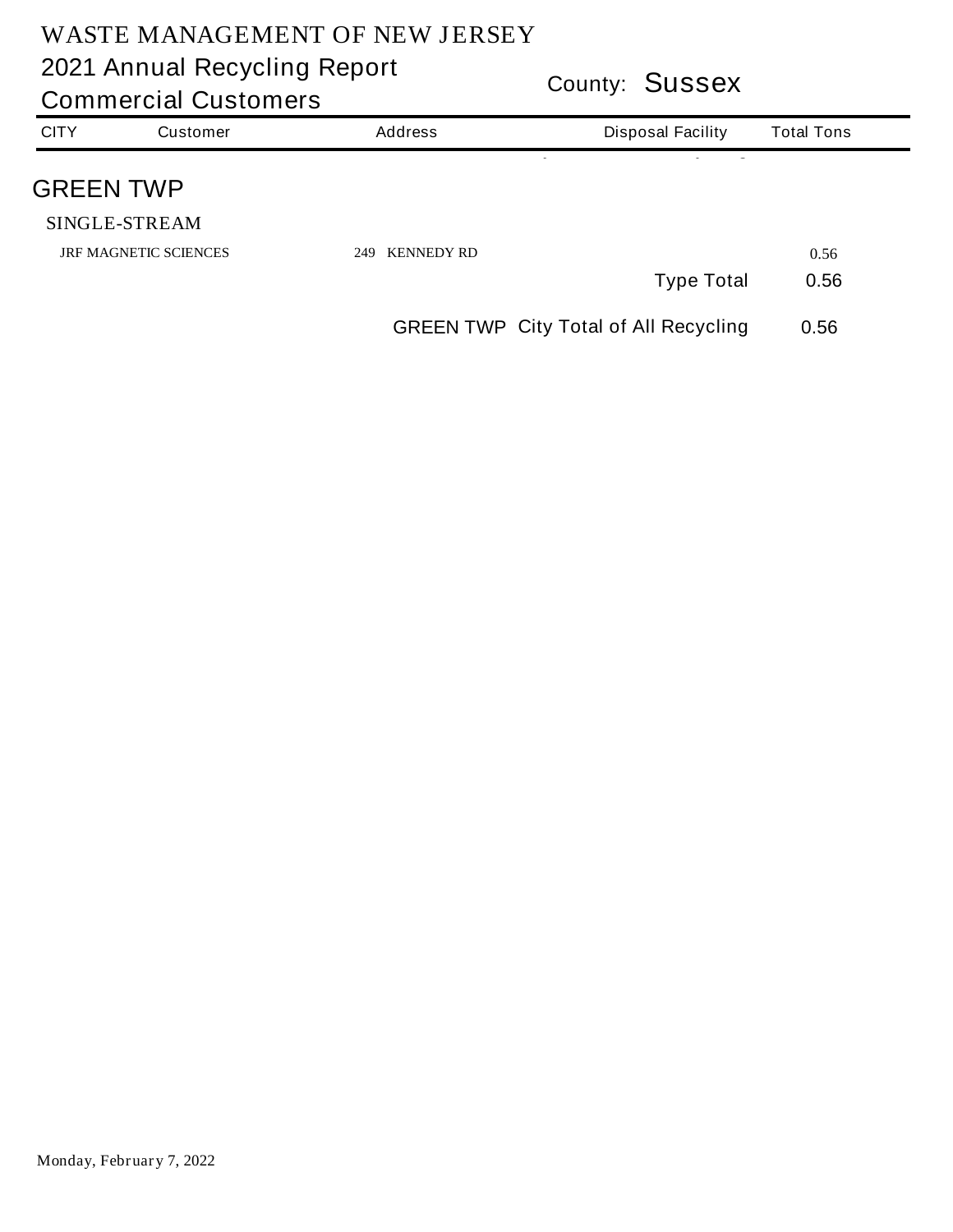**County: Sussex 2021 Annual Recycling Report**

**Commercial Customers**

| <b>CITY</b>       | <b>Customer</b>                  |    | <b>Address</b>       | <b>Disposal Facility</b> | <b>Total Tons</b> |
|-------------------|----------------------------------|----|----------------------|--------------------------|-------------------|
| <b>HAMBURG</b>    |                                  |    |                      | $\overline{\phantom{a}}$ |                   |
| <b>CARDBOARD</b>  |                                  |    |                      |                          |                   |
|                   | <b>AIRGAS USA LLC</b>            |    | 82 STATE RT 23 N     |                          | 2.08              |
|                   | TOWN II AUTO BODY                |    | 93 ROUTE 23          |                          | 4.16              |
|                   |                                  |    |                      | <b>Type Total</b>        | 6.24              |
|                   | <b>SINGLE-STREAM</b>             |    |                      |                          |                   |
| <b>ACQUA VIVA</b> |                                  |    | 87 HWY 23 N          |                          | 2.78              |
|                   | <b>EDGEWATER COM OFFICE PARK</b> |    | 3331 STATE RT 94     |                          | 13.34             |
| LEVEL 10          |                                  |    | 3670 ROUTE 94        |                          | 13.34             |
|                   | <b>MARKET PLACE</b>              | 99 | <b>ROUTE 23 S</b>    |                          | 26.67             |
|                   | SEJAL HAMBURG DONUTS LLC         |    | 3672 STATE RT 94     |                          | 6.67              |
|                   | SELF STORAGE MOOVE IN HAMBU      |    | <b>75 ROUTE 23</b>   |                          | 0.83              |
| <b>SUNOCO</b>     |                                  |    | <b>170 ROUTE 23</b>  |                          | 10.00             |
| <b>TAUBER, DR</b> |                                  | 29 | <b>STATE RT 23 N</b> |                          | 1.67              |
| <b>TAUBER, DR</b> |                                  | 29 | <b>STATE RT 23 N</b> |                          | 1.67              |
|                   | <b>US POST OFFICE HAMBURG</b>    |    | 28 MAIN ST           |                          | 6.67              |
|                   |                                  |    |                      | <b>Type Total</b>        | 83.63             |

**HAMBURG City Total of All Recycling 89.86**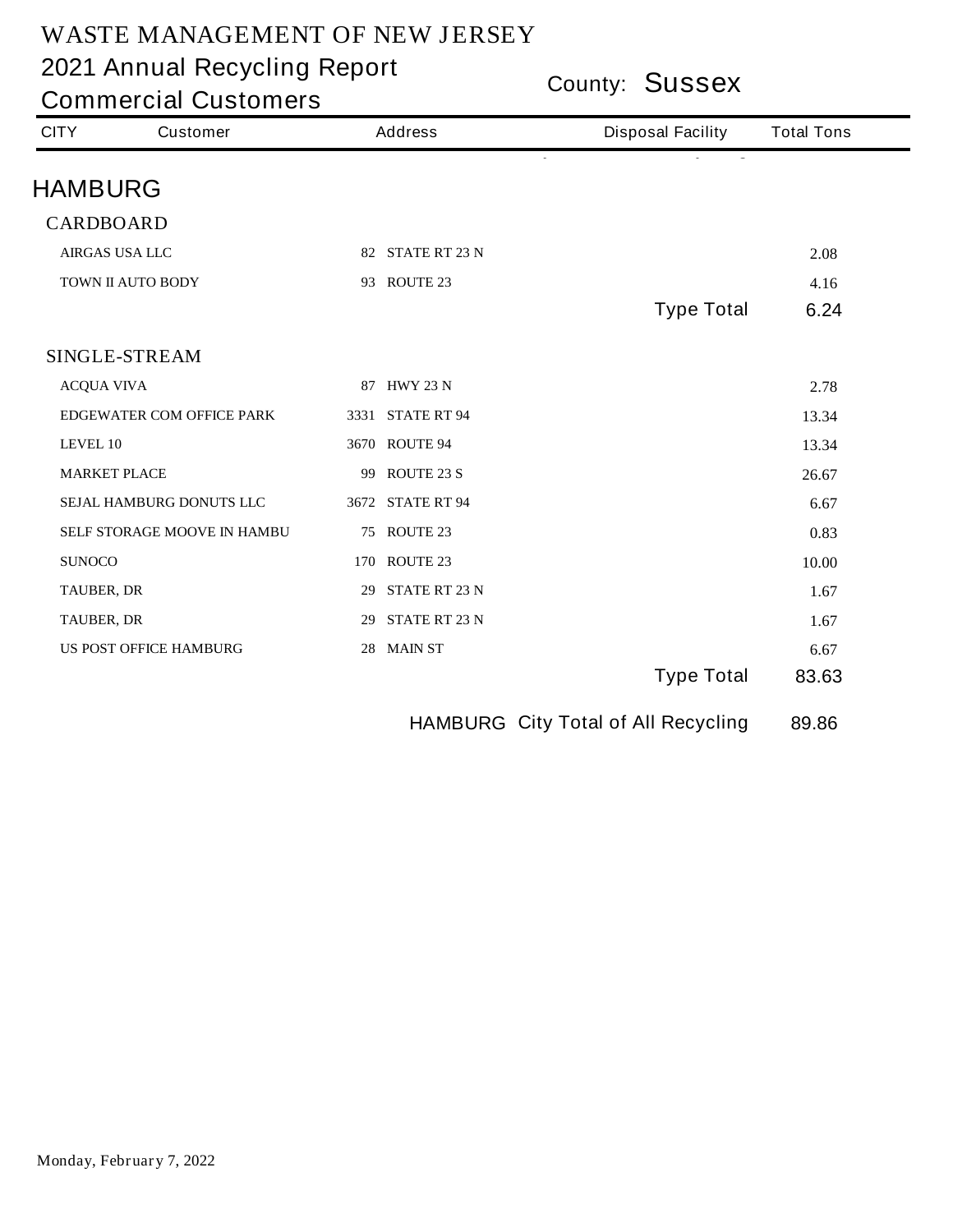| <b>Commercial Customers</b> |                                    |                             | COUNTY: OUSSEX                                 |                   |  |  |
|-----------------------------|------------------------------------|-----------------------------|------------------------------------------------|-------------------|--|--|
| <b>CITY</b>                 | <b>Customer</b>                    | <b>Address</b>              | <b>Disposal Facility</b>                       | <b>Total Tons</b> |  |  |
|                             | <b>HAMPTON TWP</b>                 |                             |                                                |                   |  |  |
|                             | <b>SINGLE-STREAM</b>               |                             |                                                |                   |  |  |
|                             | <b>OUR LADY OF MT CARMEL CHURC</b> | 203 NEWTON SWARTSWOOD R     |                                                | 0.56              |  |  |
|                             | <b>QUICKCHEK OF HAMPTON #68</b>    | <b>1 HAMPTON HOUSE RD</b>   |                                                | 26.67             |  |  |
|                             | <b>QUICKCHEK OF HAMPTON #68</b>    | <b>1 HAMPTON HOUSE RD</b>   |                                                | 26.67             |  |  |
|                             | <b>QUICKCHEK OF HAMPTON #68</b>    | <b>1 HAMPTON HOUSE RD</b>   |                                                | 26.67             |  |  |
|                             | <b>SELF STORAGE MOOVE IN NEWTO</b> | <b>106 HAMPTON HOUSE RD</b> |                                                | 0.83              |  |  |
|                             | <b>SUSSEX COUNTY AFTERCARE</b>     | <b>124 HAMPTON HOUSE RD</b> |                                                | 3.33              |  |  |
|                             | <b>UNEMPLOYMENT/SUSSEX MALL</b>    | <b>15 ROUTE 206</b>         |                                                | 6.67              |  |  |
|                             | <b>WINDY ACRES RESORT LLC</b>      | 294 NEWTON SWARTSWOOD R     |                                                | 0.13              |  |  |
|                             | <b>WINDY ACRES RESORT LLC</b>      | 294 NEWTON SWARTSWOOD R     |                                                | 0.13              |  |  |
|                             | <b>WINDY ACRES RESORT LLC</b>      | 294 NEWTON SWARTSWOOD R     |                                                | 0.13              |  |  |
|                             | <b>WINDY ACRES RESORT LLC</b>      | 294 NEWTON SWARTSWOOD R     |                                                | 0.13              |  |  |
|                             | WINDY ACRES RESORT LLC             | 294 NEWTON SWARTSWOOD R     |                                                | 0.13              |  |  |
|                             |                                    |                             | <b>Type Total</b>                              | 92.05             |  |  |
|                             |                                    |                             | <b>HAMPTON TWP City Total of All Recycling</b> | 92.05             |  |  |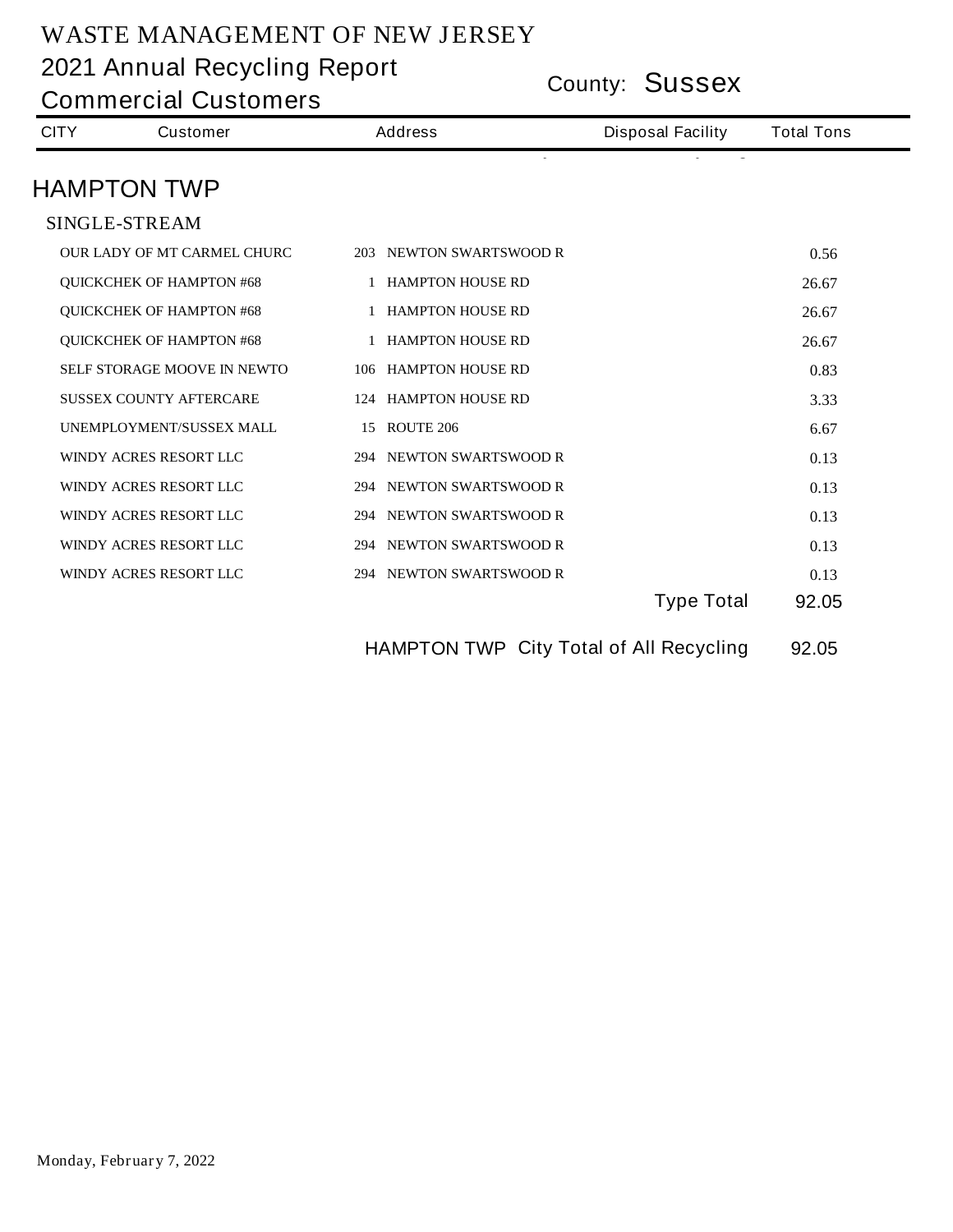**County: Sussex 2021 Annual Recycling Report**

| <b>CITY</b>      | <b>Customer</b>                   |    | <b>Address</b>           | <b>Disposal Facility</b>                  | <b>Total Tons</b> |
|------------------|-----------------------------------|----|--------------------------|-------------------------------------------|-------------------|
|                  | <b>HARDYSTON TWP</b>              |    |                          |                                           |                   |
| <b>CARDBOARD</b> |                                   |    |                          |                                           |                   |
|                  | <b>CRYSTAL SPRINGS OAKS</b>       |    | <b>RED OAK DR</b>        |                                           | 1.04              |
|                  |                                   |    |                          | <b>Type Total</b>                         | 1.04              |
|                  | <b>SINGLE-STREAM</b>              |    |                          |                                           |                   |
|                  | <b>BEAVER LAKE REALTY</b>         |    | 219 BEAVER LAKE RD       |                                           | 2.22              |
|                  | <b>CARLTON VILLAGE APARTMENTS</b> |    | 3331 STATE RT 94         |                                           | 53.34             |
|                  | <b>CRYSTAL SPRINGS BLUFF</b>      | 50 | <b>SUGAR MAPLE LN</b>    |                                           | 8.61              |
|                  | <b>HARSHU NEWS &amp; FOOD LLC</b> |    | <b>2826 STATE HWY 23</b> |                                           | 6.67              |
| PET SPA          |                                   |    | <b>3222 ROUTE 94</b>     |                                           | 10.00             |
|                  | <b>TONYS RESTAURANT</b>           |    | 2771 STATE RT 23         |                                           | 20.00             |
|                  |                                   |    |                          | <b>Type Total</b>                         | 100.85            |
|                  |                                   |    |                          | HARDYSTON TWP City Total of All Recycling | 101.89            |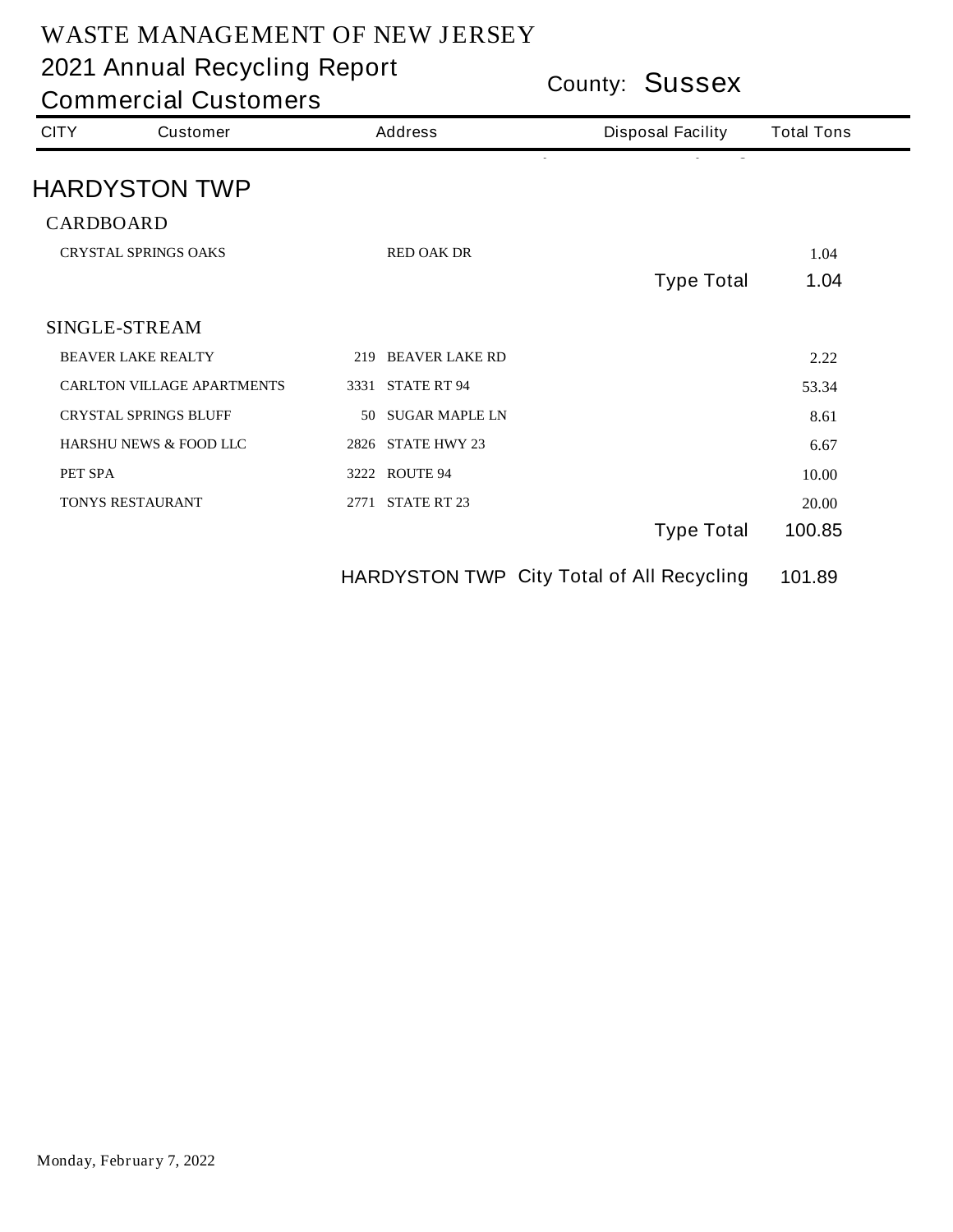**County: Sussex 2021 Annual Recycling Report**

**Commercial Customers**

| <b>CITY</b>       | <b>Customer</b>                     | <b>Address</b>           | <b>Disposal Facility</b> | <b>Total Tons</b> |
|-------------------|-------------------------------------|--------------------------|--------------------------|-------------------|
| <b>HOPATCONG</b>  |                                     |                          |                          |                   |
|                   | <b>SINGLE-STREAM</b>                |                          |                          |                   |
| <b>GANS MEDIA</b> |                                     | <b>50 HOPATCHUNG RD</b>  |                          | 0.56              |
|                   | <b>HOPATCONG BOE BUS DEPOT</b>      | <b>486 RIVER STYX RD</b> |                          | 0.51              |
|                   | <b>HOPATCONG BOE BUS DEPOT</b>      | <b>486 RIVER STYX RD</b> |                          | 0.51              |
|                   | <b>HOPATCONG BOE BUS DEPOT</b>      | <b>486 RIVER STYX RD</b> |                          | 0.51              |
|                   | <b>HOPATCONG BOE BUS DEPOT</b>      | <b>486 RIVER STYX RD</b> |                          | 0.51              |
|                   | <b>HOPATCONG CIVIC CENTER FIELD</b> | 37 LAKESIDE BLVD         |                          | 6.67              |
|                   | HOPATCONG DONUTS LLC                | <b>42 HOPATCHUNG RD</b>  |                          | 10.00             |
|                   | <b>HOPATCONG DURBAN AVE ELEME</b>   | <b>616 DURBAN AVE</b>    |                          | 10.00             |
|                   | <b>HOPATCONG DURBAN AVE ELEME</b>   | <b>616 DURBAN AVE</b>    |                          | 10.00             |
|                   | HOPATCONG HIGH SCHOOL               | 2 WINDSOR AVE            |                          | 26.67             |
|                   | <b>HOPATCONG HIGH SCHOOL</b>        | 2 WINDSOR AVE            |                          | 26.67             |
|                   | <b>HOPATCONG JOHN AUDWERDA FIE</b>  | <b>FOOTBALL/TRACK</b>    |                          | 26.67             |
|                   | HOPATCONG MIDDLE SCHOOL             | 1 DAVID RD               |                          | 20.00             |
|                   | <b>HOPATCONG MIDDLE SCHOOL</b>      | 1 DAVID RD               |                          | 20.00             |
|                   | <b>HOPATCONG TULSA TRAIL ELEME</b>  | 2 TULSA TRL              |                          | 10.00             |
|                   | <b>HOPATCONG TULSA TRAIL ELEME</b>  | 2 TULSA TRL              |                          | 10.00             |
| KNOT JUST PIZZA   |                                     | <b>49 LAKESIDE BLVD</b>  |                          | 6.67              |
|                   | <b>QUICKCHEK OF HOPATCONG #17</b>   | <b>40 LAKESIDE BLVD</b>  |                          | 26.67             |
|                   | <b>QUICKCHEK OF HOPATCONG#17</b>    | <b>40 LAKESIDE BLVD</b>  |                          | 26.67             |
|                   | <b>QUICKCHEK OF HOPATCONG#17</b>    | <b>40 LAKESIDE BLVD</b>  |                          | 26.67             |
|                   | <b>QUICKCHEK OF HOPATCONG #17</b>   | <b>40 LAKESIDE BLVD</b>  |                          | 26.67             |
|                   |                                     |                          | <b>Type Total</b>        | 292.67            |

**HOPATCONG City Total of All Recycling 292.67**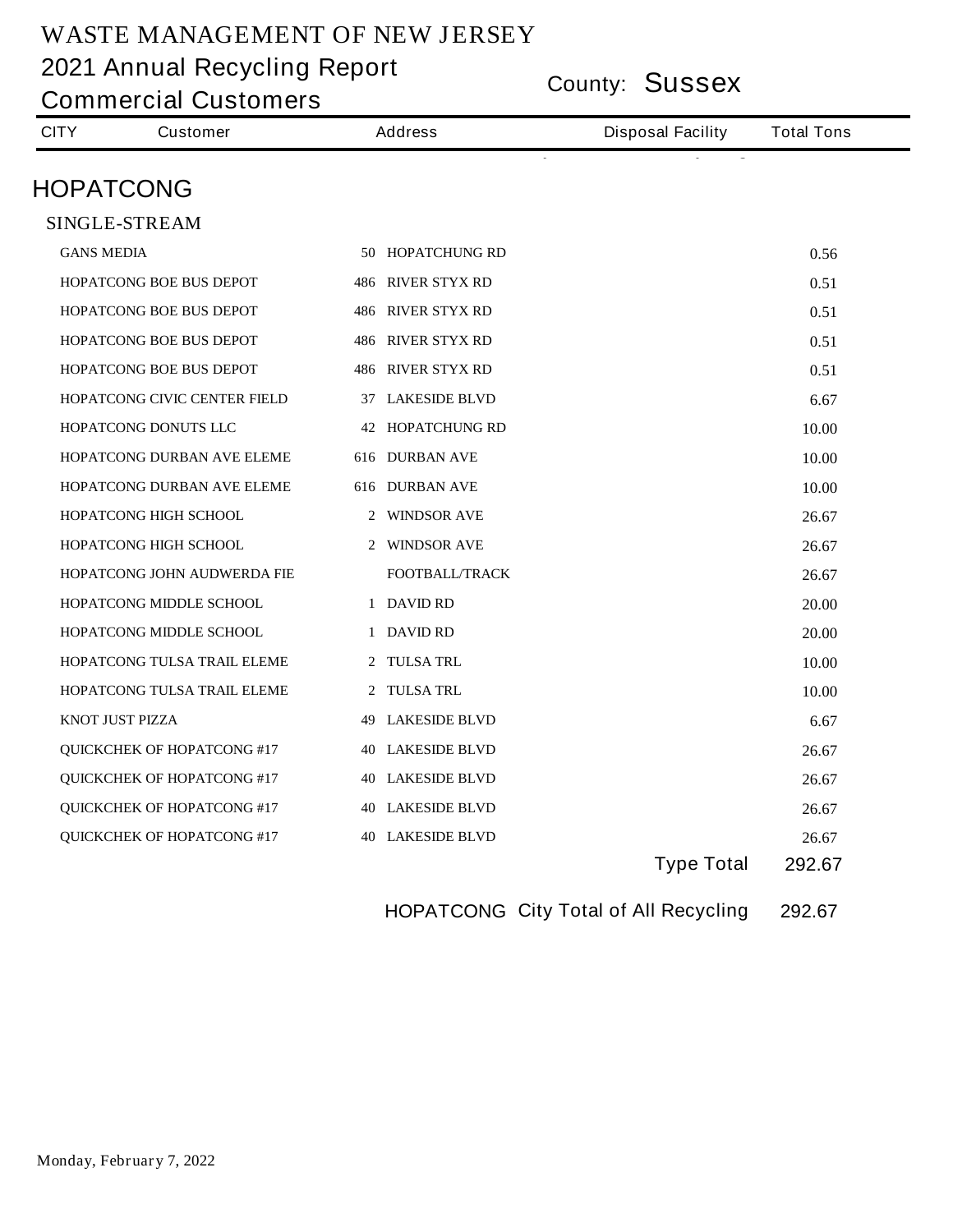**County: Sussex 2021 Annual Recycling Report**

**Commercial Customers**

| <b>CITY</b>          | <b>Customer</b>                        | <b>Address</b>          | <b>Disposal Facility</b> | <b>Total Tons</b> |
|----------------------|----------------------------------------|-------------------------|--------------------------|-------------------|
|                      | <b>LAFAYETTE TWP</b>                   |                         |                          |                   |
| <b>CARDBOARD</b>     |                                        |                         |                          |                   |
|                      | ABBEY GLEN PET MEMORIAL PAR            | <b>187 ROUTE 94</b>     |                          | 2.08              |
|                      |                                        |                         | <b>Type Total</b>        | 2.08              |
|                      |                                        |                         |                          |                   |
|                      | <b>SINGLE-STREAM</b>                   |                         |                          |                   |
| <b>CASA CAPRI</b>    |                                        | 514 LAFAYETTE RD        |                          | 7.26              |
| <b>CASA CAPRI</b>    |                                        | <b>514 LAFAYETTE RD</b> |                          | 7.26              |
|                      | <b>CHOCOLATE GOAT GIFT SHOP</b>        | <b>103 ROUTE 15</b>     |                          | 6.67              |
|                      | <b>FARMSTEAD GOLF</b>                  | <b>88 LAWRENCE RD</b>   |                          | 20.00             |
|                      | <b>FREDON WELDING &amp; IRON WORKS</b> | <b>52 ROUTE 15</b>      |                          | 6.67              |
|                      | <b>LAFAYETTE CENTER (SH)</b>           | 191 STATE ROUTE 15      |                          | 26.67             |
|                      | <b>LAFAYETTE CENTER (SH)</b>           | 191 STATE ROUTE 15      |                          | 26.67             |
|                      | <b>QUICKCHEK OF LAFAYETTE #118</b>     | 35 ROUTE 15             |                          | 26.67             |
|                      | <b>QUICKCHEK OF LAFAYETTE #118</b>     | 35 ROUTE 15             |                          | 26.67             |
|                      | <b>QUICKCHEK OF LAFAYETTE #118</b>     | 35 ROUTE 15             |                          | 26.67             |
| <b>SUNRISE HOUSE</b> |                                        | 37 SUNSET INN RD        |                          | 20.00             |
|                      | W. CAMPBELL SUPPLY OF SUSSEX           | 2 STATE ROUTE 94        |                          | 26.67             |
|                      |                                        |                         | <b>Type Total</b>        | 227.90            |

**LAFAYETTE TWP City Total of All Recycling 229.98**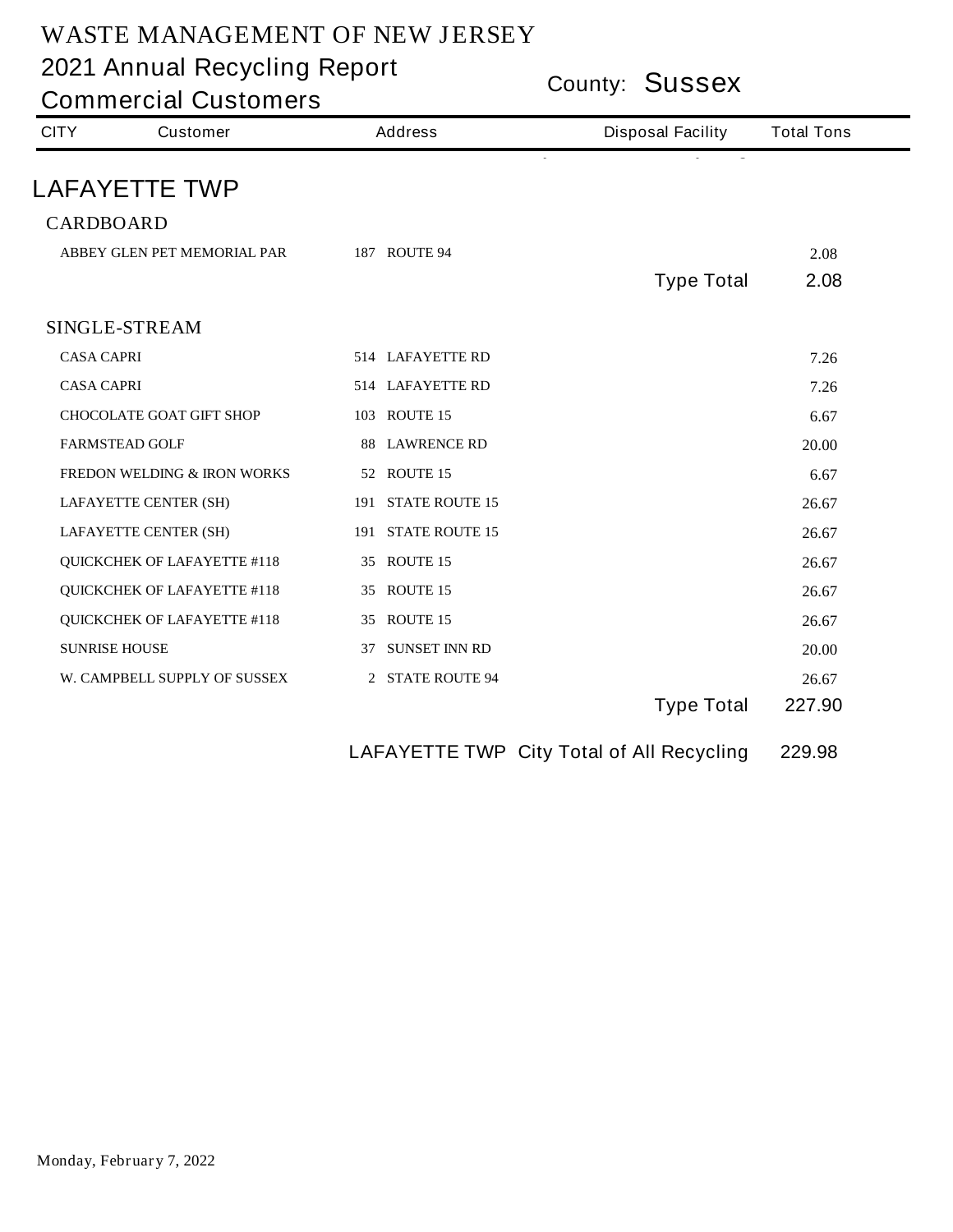**County: Sussex 2021 Annual Recycling Report**

**Commercial Customers**

|                                    |                                                                  | <b>Disposal Facility</b> | <b>Total Tons</b> |
|------------------------------------|------------------------------------------------------------------|--------------------------|-------------------|
|                                    |                                                                  |                          |                   |
|                                    |                                                                  |                          |                   |
|                                    |                                                                  |                          |                   |
|                                    |                                                                  |                          | 16.63<br>16.63    |
|                                    |                                                                  |                          |                   |
| <b>SINGLE-STREAM</b>               |                                                                  |                          |                   |
| <b>BP GAS STATION</b>              | 16 NJ ROUTE 23                                                   |                          | 10.00             |
| <b>FAMILY VETERINARY SERVICES</b>  | 402 US HIGHWAY 206                                               |                          | 3.33              |
| <b>M &amp; M AUTO CYCLE</b>        | 268 CLOVE RD                                                     |                          | 6.67              |
| <b>MCDONALDS</b>                   | 13 RT # 23                                                       |                          | 0.51              |
| <b>MONTAGUE DAIRY QUEEN</b>        | 17 NJ-23                                                         |                          | 13.34             |
| MONTAGUE ELEMENTARY SCHOO          | 475 ROUTE 206                                                    |                          | 3.33              |
| <b>MONTAGUE GAS &amp; SNACKS</b>   | <b>8 ROUTE 23</b>                                                |                          | 4.22              |
| NEW SUN HING RESTAURANT LLC        | 266 CLOVE RD                                                     |                          | 0.83              |
| <b>ROBERTSON INDUSTRIES</b>        | 19 RT # 23                                                       |                          | 20.00             |
| <b>SCOTTY'S AUTOMOTIVE</b>         | 406 US HIGHWAY 206                                               |                          | 3.33              |
| <b>SUNRISE MART - GULF STATION</b> | <b>15 ROUTE 23</b>                                               |                          | 26.67             |
| <b>TAMERLAINE FARM SANCTUARY</b>   | 141 CLOVE RD                                                     |                          | 10.00             |
| TAMERLAINE FARM SANCTUARY          | 147 RIVER RD                                                     |                          | 0.56              |
| <b>TRAIL BLAZER CAMPS</b>          | 210 DECKERTOWN TPKE                                              |                          | 0.38              |
| <b>TRAIL BLAZER CAMPS</b>          | 210 DECKERTOWN TPKE                                              |                          | 0.38              |
| <b>TRAIL BLAZER CAMPS</b>          | 210 DECKERTOWN TPKE                                              |                          | 0.38              |
| <b>VILLAGE PIZZA</b>               | <b>10 ROUTE 23</b>                                               |                          | 26.67             |
|                                    |                                                                  | <b>Type Total</b>        | 130.64            |
|                                    | <b>MONTAGUE TWP</b><br><b>CARDBOARD</b><br><b>MELOIS LIQUORS</b> | 10 RT # 23               | <b>Type Total</b> |

**MONTAGUE TWP City Total of All Recycling 147.27**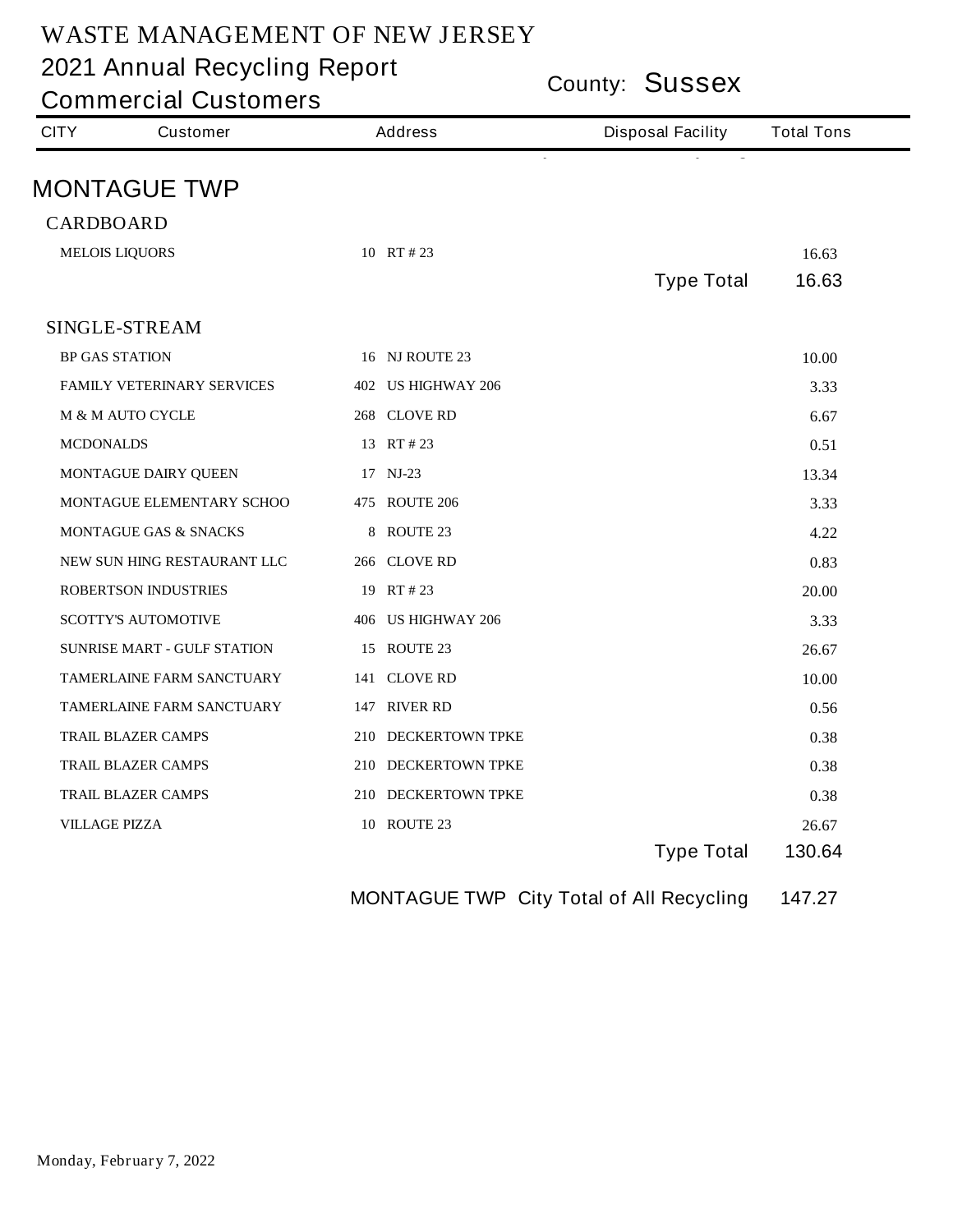**County: Sussex 2021 Annual Recycling Report**

**Commercial Customers**

| <b>CITY</b>          | <b>Customer</b>                         | <b>Address</b> |                            | <b>Disposal Facility</b> | <b>Total Tons</b> |
|----------------------|-----------------------------------------|----------------|----------------------------|--------------------------|-------------------|
| <b>NEWTON</b>        |                                         |                |                            |                          |                   |
| <b>CARDBOARD</b>     |                                         |                |                            |                          |                   |
|                      | <b>GDSL SUBWAY CORP</b>                 |                | <b>19 HAMPTON HOUSE RD</b> |                          | 0.35              |
| <b>RITE AID</b>      |                                         |                | 237 SPRING STREET          |                          | 6.24              |
|                      | <b>SEPLOWS LIQUORS</b>                  |                | 5 WOODSIDE AVE             |                          | 2.08              |
|                      | <b>SUSSEX IMPORTS</b>                   |                | 178 HALSEY RD              |                          | 8.31              |
|                      | <b>SUSSEX IMPORTS</b>                   |                | 178 HALSEY RD              |                          | 8.31              |
|                      |                                         |                |                            | <b>Type Total</b>        | 25.29             |
|                      | <b>SINGLE-STREAM</b>                    |                |                            |                          |                   |
|                      | <b>ALL ACCESS STAGING</b>               |                | 1 N PARK DR                |                          | 6.67              |
|                      | <b>APPLEBEES OF NEW JERSEY</b>          |                | 6 N PARK DR                |                          | 2.07              |
|                      | <b>APPLEBEES OF NEW JERSEY</b>          |                | 6 N PARK DR                |                          | 2.07              |
|                      | <b>APPLEBEES OF NEW JERSEY</b>          |                | 6 N PARK DR                |                          | 2.07              |
|                      | <b>APPLEBEES OF NEW JERSEY</b>          |                | 6 N PARK DR                |                          | 2.07              |
|                      | <b>AQUATIC ANALYST</b>                  |                | 901 OLD STATION RD         |                          | 0.13              |
|                      | <b>AQUATIC ANALYST</b>                  |                | 901 OLD STATION RD         |                          | 0.13              |
|                      | <b>BEE HIVE THRIFT SHOP</b>             |                | 123 SPRING ST              |                          | 6.67              |
|                      | <b>BFS RETAIL &amp; COMMERCIAL OPER</b> |                | AMES PLAZA US 206 NORTH    |                          | 6.67              |
| <b>BRISTOL GLENN</b> |                                         |                | 200 BRISTOL GLEN DR        |                          | 26.67             |
| <b>BRISTOL GLENN</b> |                                         |                | 200 BRISTOL GLEN DR        |                          | 26.67             |
| <b>BRISTOL GLENN</b> |                                         |                | 200 BRISTOL GLEN DR        |                          | 26.67             |
| <b>BRISTOL GLENN</b> |                                         |                | 200 BRISTOL GLEN DR        |                          | 26.67             |
| <b>BRISTOL GLENN</b> |                                         |                | 200 BRISTOL GLEN DR        |                          | 26.67             |
|                      | <b>DOLAN &amp; DOLAN</b>                |                | 53 SPRING ST               |                          | 0.83              |
|                      | DR GARSTEIN C O L & S ASSOC             |                | <b>61 NEWTON SPARTA RD</b> |                          | 13.34             |
|                      | <b>FAIRVIEW LAKE YMCA CAMP</b>          |                | 1035 FAIRVIEW LAKE RD      |                          | 20.00             |
|                      | <b>FAIRVIEW LAKE YMCA CAMP</b>          |                | 1035 FAIRVIEW LAKE RD      |                          | 26.67             |
|                      | <b>HAYEKS MARKET</b>                    |                | 1 MILL ST                  |                          | 20.00             |
| <b>INTERCAR</b>      |                                         |                | 92 HAMPTON HOUSE RD        |                          | 20.00             |
|                      | KITTATINNY REGIONAL HIGH SCHL           |                | 77 HALSEY RD               |                          | 40.01             |
|                      | <b>LIBERTY TOWERS</b>                   |                | 32 LIBERTY ST              |                          | 20.00             |
|                      | <b>MC GUIRE CHEVROLET / JR ROOF</b>     |                | <b>63 HAMPTON HOUSE RD</b> |                          | 26.67             |

**Monday, February 7, 2022**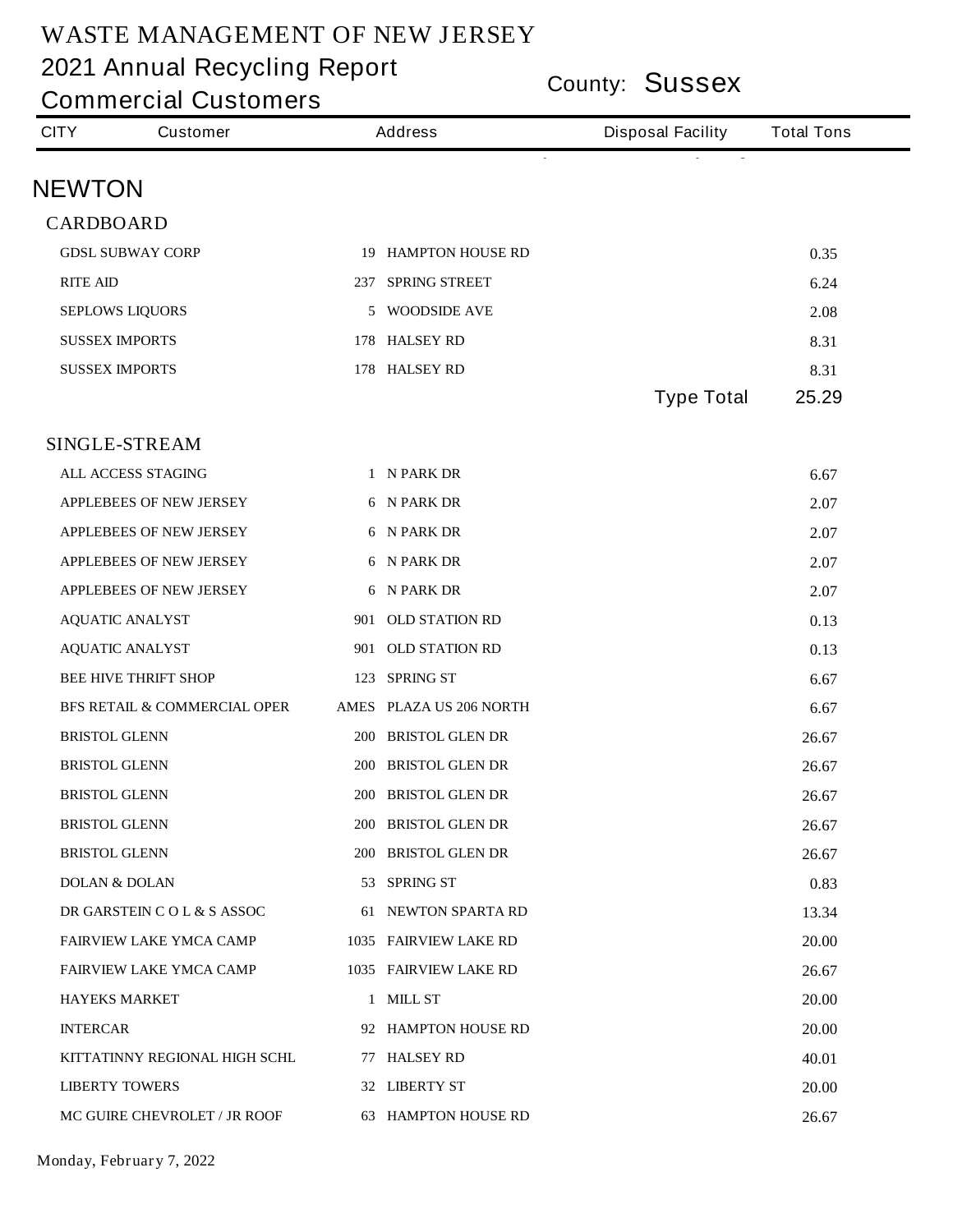**County: Sussex 2021 Annual Recycling Report**

| <b>CITY</b>          | <b>Customer</b>                  | <b>Address</b>             | <b>Disposal Facility</b> | <b>Total Tons</b> |  |
|----------------------|----------------------------------|----------------------------|--------------------------|-------------------|--|
|                      | <b>NEWTON BOE HALSTED MS</b>     | 59 HALSTED ST              |                          | 26.67             |  |
|                      | <b>NEWTON BOE HALSTED MS</b>     | 59 HALSTED ST              |                          | 26.67             |  |
| <b>NEWTON BOE HS</b> |                                  | <b>44 RYERSON AVE</b>      |                          | 26.67             |  |
| <b>NEWTON BOE HS</b> |                                  | <b>44 RYERSON AVE</b>      |                          | 26.67             |  |
|                      | <b>NEWTON BOE MERRIAM</b>        | <b>81 MERRIAM AVE</b>      |                          | 26.67             |  |
|                      | <b>NEWTON BOE MERRIAM</b>        | <b>81 MERRIAM AVE</b>      |                          | 26.67             |  |
|                      | <b>NEWTON MEDICAL ASSOCIATES</b> | 183 HIGH ST                |                          | 10.00             |  |
|                      | NEWTON MEDICAL ASSOCIATES        | 183 HIGH ST                |                          | 10.00             |  |
|                      | <b>NEWTON MEDICAL ASSOCIATES</b> | 183 HIGH ST                |                          | 10.00             |  |
|                      | <b>NEWTON TOWN CENTER</b>        | 225 SPRING ST              |                          | 6.67              |  |
|                      | <b>NEWTON TOWN CENTER</b>        | 225 SPRING ST              |                          | 6.67              |  |
|                      | NEWTON TOWN CENTER               | 225 SPRING ST              |                          | 6.67              |  |
|                      | NEWTON TOWN CENTER               | 225 SPRING ST              |                          | 6.67              |  |
|                      | NEWTON VETERINARIAN HOSPITA      | <b>62 HAMPTON HOUSE RD</b> |                          | 20.00             |  |
|                      | <b>QUICKCHEK OF NEWTON #70</b>   | 104 SPARTA AVE             |                          | 26.67             |  |
|                      | <b>QUICKCHEK OF NEWTON #70</b>   | 104 SPARTA AVE             |                          | 26.67             |  |
|                      | <b>RENAL CENTER OF NEWTON</b>    | 7 CLINTON ST E             |                          | 13.34             |  |
|                      | <b>RENAL CENTER OF NEWTON</b>    | 7 CLINTON ST E             |                          | 13.34             |  |
|                      | RICHARD DOREN CO (NJ-DMV)        | 51 SPARTA AVE              |                          | 3.33              |  |
|                      | STILLWATER ROAD MAINTENANCE      | 959 FREDON ROAD RT 521     |                          | 3.33              |  |
|                      | SUSSEX COUNTY COMMUNITY CO       | 1 COLLEGE HILL             |                          | 53.34             |  |
|                      | SUSSEX COUNTY COMMUNITY CO       | 1 COLLEGE HILL             |                          | 53.34             |  |
|                      | <b>SUSSEX IMPORTS</b>            | 57 HAMPTON HOUSE RD        |                          | 20.00             |  |
|                      | <b>SWARTSWOOD DELI</b>           | 911 SWARTSWOOD RD          |                          | 6.67              |  |
|                      | THE HOME DEPOT                   | 7 N PARK DR                |                          | 3.33              |  |
| <b>THORLABS</b>      |                                  | <b>56 PATERSON AVE</b>     |                          | 26.67             |  |
| <b>THORLABS</b>      |                                  | 280 SPRING ST              |                          | 26.67             |  |
| <b>THORLABS</b>      |                                  | 280 SPRING ST              |                          | 26.67             |  |
| <b>THORLABS</b>      |                                  | 1 BROOKS PLZ               |                          | 53.34             |  |
| <b>THORLABS</b>      |                                  | 1 BROOKS PLZ               |                          | 53.34             |  |
| <b>THORLABS INC</b>  |                                  | 435 US HIGHWAY 206 S       |                          | 26.67             |  |
| <b>THORLABS INC</b>  |                                  | 435 US HIGHWAY 206 S       |                          | 26.67             |  |
| <b>THORLABS INC</b>  |                                  | 435 US HIGHWAY 206 S       |                          | 26.67             |  |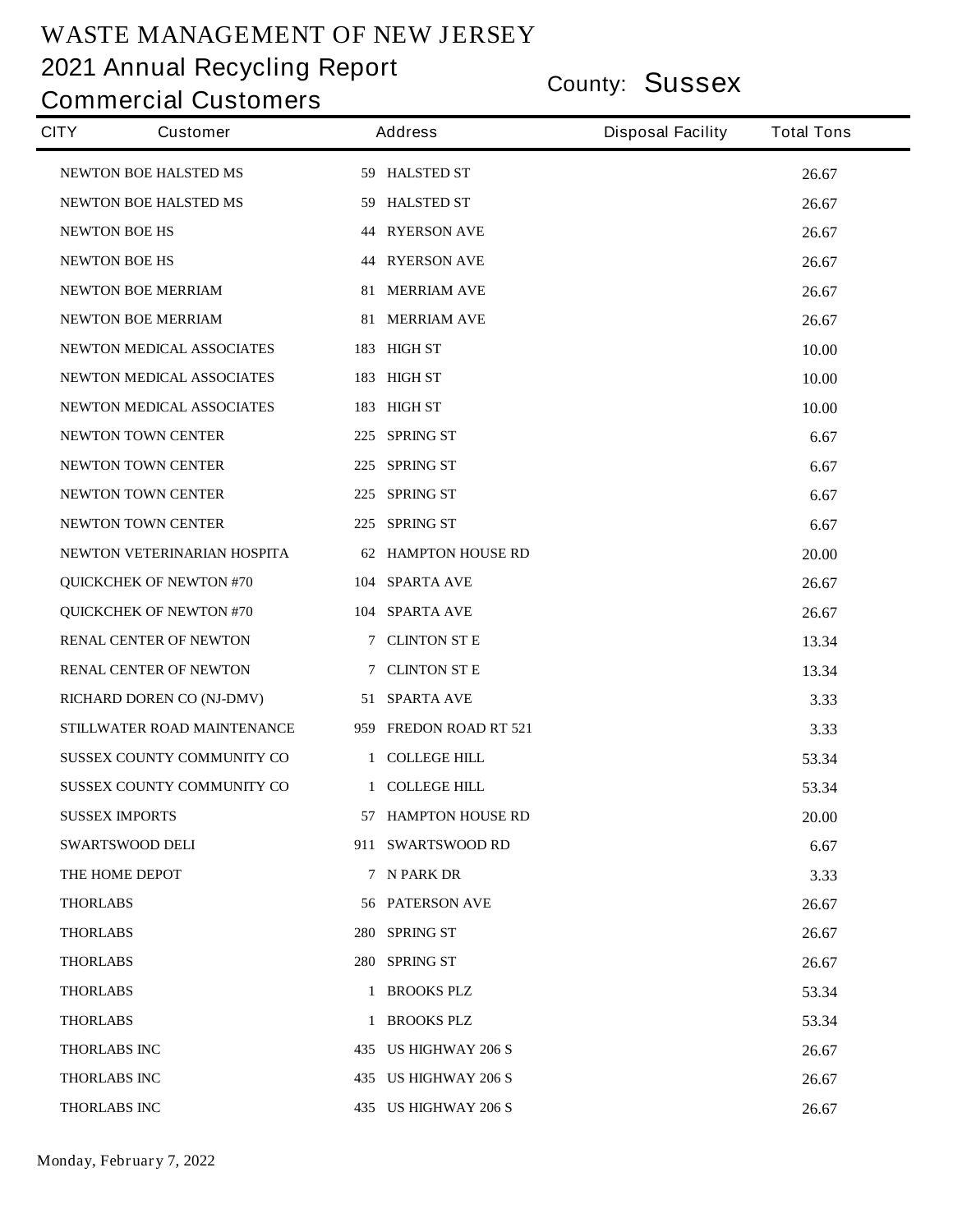# **County: Sussex 2021 Annual Recycling Report**

**CITY Customer Address Total Tons Disposal Facility Commercial Customers VALLEY VIEW REHABILITATION 1 SUMMIT AVE 13.34 Type Total 1,089.61**

**NEWTON City Total of All Recycling 1,114.90**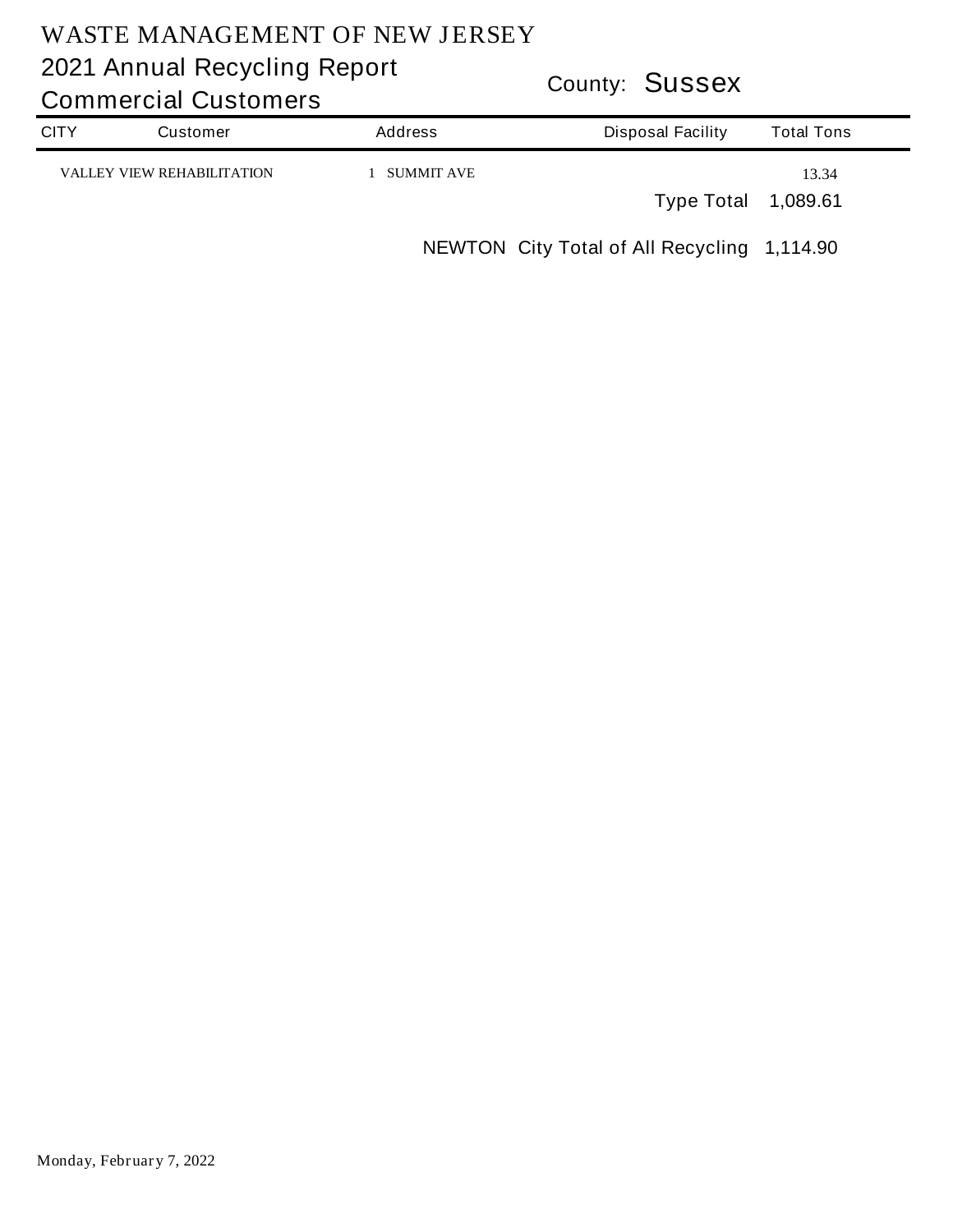| COUTTLY: <b>OUSSEX</b><br><b>Commercial Customers</b> |                                    |                                               |                   |  |  |
|-------------------------------------------------------|------------------------------------|-----------------------------------------------|-------------------|--|--|
| <b>CITY</b>                                           | <b>Customer</b>                    | <b>Address</b><br><b>Disposal Facility</b>    | <b>Total Tons</b> |  |  |
|                                                       | <b>OGDENSBURG</b>                  |                                               |                   |  |  |
|                                                       | <b>SINGLE-STREAM</b>               |                                               |                   |  |  |
|                                                       | <b>OGDENSBURG DONUTS LLC</b>       | 51 MAIN ST                                    | 10.00             |  |  |
|                                                       | <b>STERLING HILL MINING MUSEUM</b> | PLANT ST<br><b>30</b>                         | 6.67              |  |  |
|                                                       |                                    | <b>Type Total</b>                             | 16.67             |  |  |
|                                                       |                                    | <b>OGDENSBURG City Total of All Recycling</b> | 16.67             |  |  |
|                                                       |                                    |                                               |                   |  |  |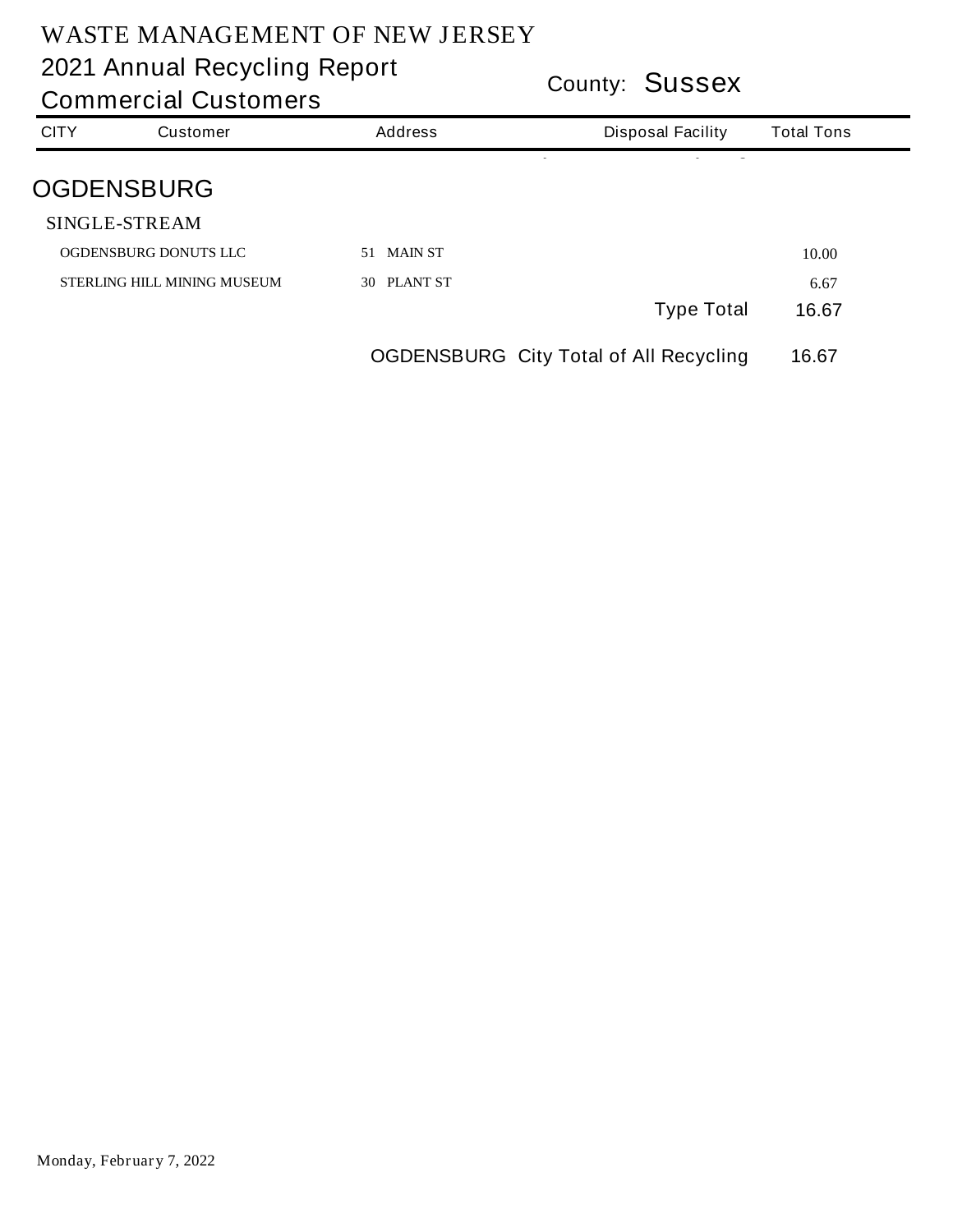**County: Sussex 2021 Annual Recycling Report**

| <b>CITY</b>        | <b>Customer</b>                | <b>Address</b>                 | <b>Disposal Facility</b> | <b>Total Tons</b> |
|--------------------|--------------------------------|--------------------------------|--------------------------|-------------------|
|                    | <b>SANDYSTON TWP</b>           |                                |                          |                   |
|                    | <b>SINGLE-STREAM</b>           |                                |                          |                   |
| <b>GYPS TAVERN</b> |                                | <b>US HIGHWAY 206 S</b><br>25  |                          | 6.67              |
|                    | <b>LAYTON ROAD MAINTENANCE</b> | <b>ROUTE 560</b>               |                          | 3.33              |
|                    | <b>MEYERS ESCAPE RV</b>        | <b>US HIGHWAY 206 S</b><br>109 |                          | 10.00             |
|                    | PETERS VALLEY CRAFTSMAN INC    | <b>KUHN RD</b><br>19           |                          | 13.34             |
|                    |                                |                                | <b>Type Total</b>        | 33.34             |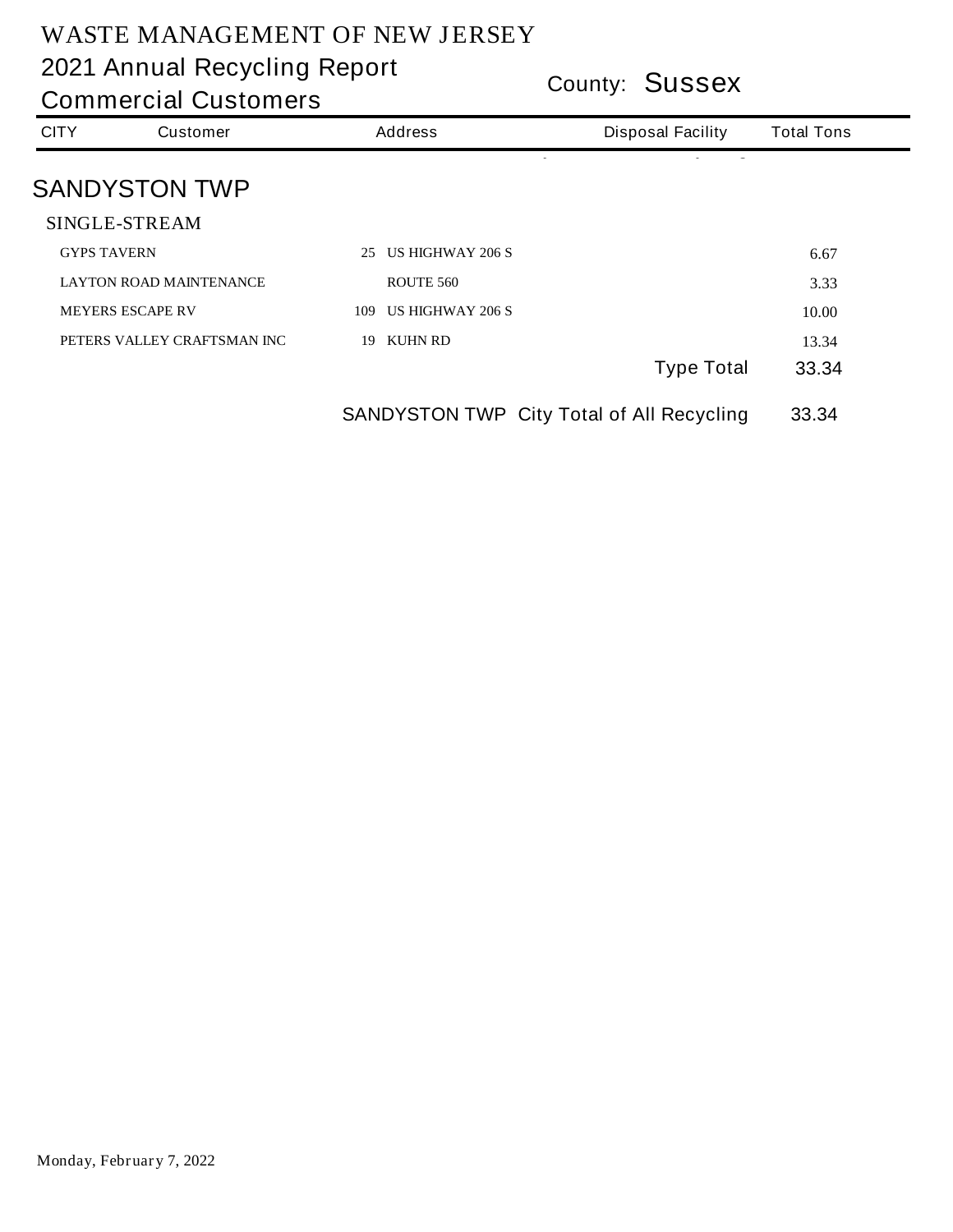**County: Sussex 2021 Annual Recycling Report**

**Commercial Customers**

| <b>CITY</b>      | <b>Customer</b>                    |   | <b>Address</b>           | <b>Disposal Facility</b> | <b>Total Tons</b> |  |
|------------------|------------------------------------|---|--------------------------|--------------------------|-------------------|--|
|                  | SPARTA TWP                         |   |                          |                          |                   |  |
| <b>CARDBOARD</b> |                                    |   |                          |                          |                   |  |
|                  | <b>HIGH POINT SOLUTION</b>         |   | 5 GAIL CT                |                          | 3.12              |  |
|                  | <b>KNOLL HEIGHTS</b>               |   | 39 TRAPASSO DR           |                          | 3.12              |  |
|                  | <b>KNOLL HEIGHTS</b>               |   | 39 TRAPASSO DR           |                          | 3.12              |  |
|                  |                                    |   |                          | <b>Type Total</b>        | 9.35              |  |
|                  | <b>SINGLE-STREAM</b>               |   |                          |                          |                   |  |
|                  | <b>AURORA LIGHTING ENTERPRISES</b> |   | <b>18 WHITE LAKE RD</b>  |                          | 6.67              |  |
|                  | <b>B AND W PLASTICS INC</b>        |   | 20 WILSON DR             |                          | 3.33              |  |
|                  | <b>BAGEL STATION</b>               |   | 342 LAFAYETTE RD         |                          | 26.67             |  |
|                  | DAGGETT, GEORGE AND KATHLEE        |   | 328 SPARTA AVE D         |                          | 6.67              |  |
| <b>DR BASCH</b>  |                                    |   | 90 SPARTA AVE            |                          | 0.83              |  |
|                  | <b>DUNKIN DONUTS</b>               | 5 | <b>THEATRE CTR</b>       |                          | 13.34             |  |
|                  | <b>FEM/CONGILOSE ENTERPRISE</b>    |   | <b>25 CENTER STREET</b>  |                          | 15.00             |  |
|                  | FUS MIDO RESTAURANT INC            |   | 227 SPARTA AVE           |                          | 13.34             |  |
|                  | <b>HAWTHORNE PARK CLUB</b>         |   | <b>HAWTHORNE LAKE RD</b> |                          | 13.34             |  |
|                  | <b>HOMESTEAD REST</b>              |   | 294 N CHURCH RD          |                          | 4.02              |  |
|                  | <b>HOMESTEAD RESTAURANT</b>        |   | 294 N CHURCH RD          |                          | 4.22              |  |
|                  | HOMESTEAD RESTAURANT               |   | 294 N CHURCH RD          |                          | 0.35              |  |
|                  | <b>HOMESTEAD RESTAURANT</b>        |   | 294 N CHURCH RD          |                          | 0.35              |  |
|                  | HOMESTEAD RESTAURANT               |   | 294 N CHURCH RD          |                          | 4.22              |  |
| <b>HUNAN WOK</b> |                                    |   | 191 WOODPORT RD          |                          | 6.67              |  |
|                  | <b>JOHN C ERNST COMPANY</b>        |   | 21 GAIL CT               |                          | 13.34             |  |
|                  | KG SOLAR AND RENEWABLE ENER        |   | <b>133A DEMAREST RD</b>  |                          | 3.33              |  |
|                  | <b>KIDDIE ACADEMY</b>              |   | 233 SPARTA AVE           |                          | 6.67              |  |
|                  | KNOLL PLACE C/O ARCH BLD SV IN     |   | <b>70 SPARTA AVE</b>     |                          | 2.50              |  |
|                  | <b>LAKE MOHAWK GOLF CLUB</b>       |   | 471 W SHORE TRL          |                          | 10.00             |  |
|                  | LION TECHNOLOGY INC                |   | 570 LAFAYETTE RD         |                          | 6.67              |  |
|                  | <b>LIQUOR FACTORY</b>              |   | <b>41 WOODPORT RD</b>    |                          | 20.00             |  |
|                  | <b>MOHAWK HOUSE</b>                |   | 1 MOHAWK LN              |                          | 6.67              |  |
|                  | <b>MOONLIGHT IMAGING</b>           |   | 286 HOUSES CORNER RD     |                          | 3.33              |  |
|                  | <b>NUMBER NINE MANAGEMENT</b>      |   | 27 W SHORE TRL           |                          | 1.67              |  |

**Monday, February 7, 2022**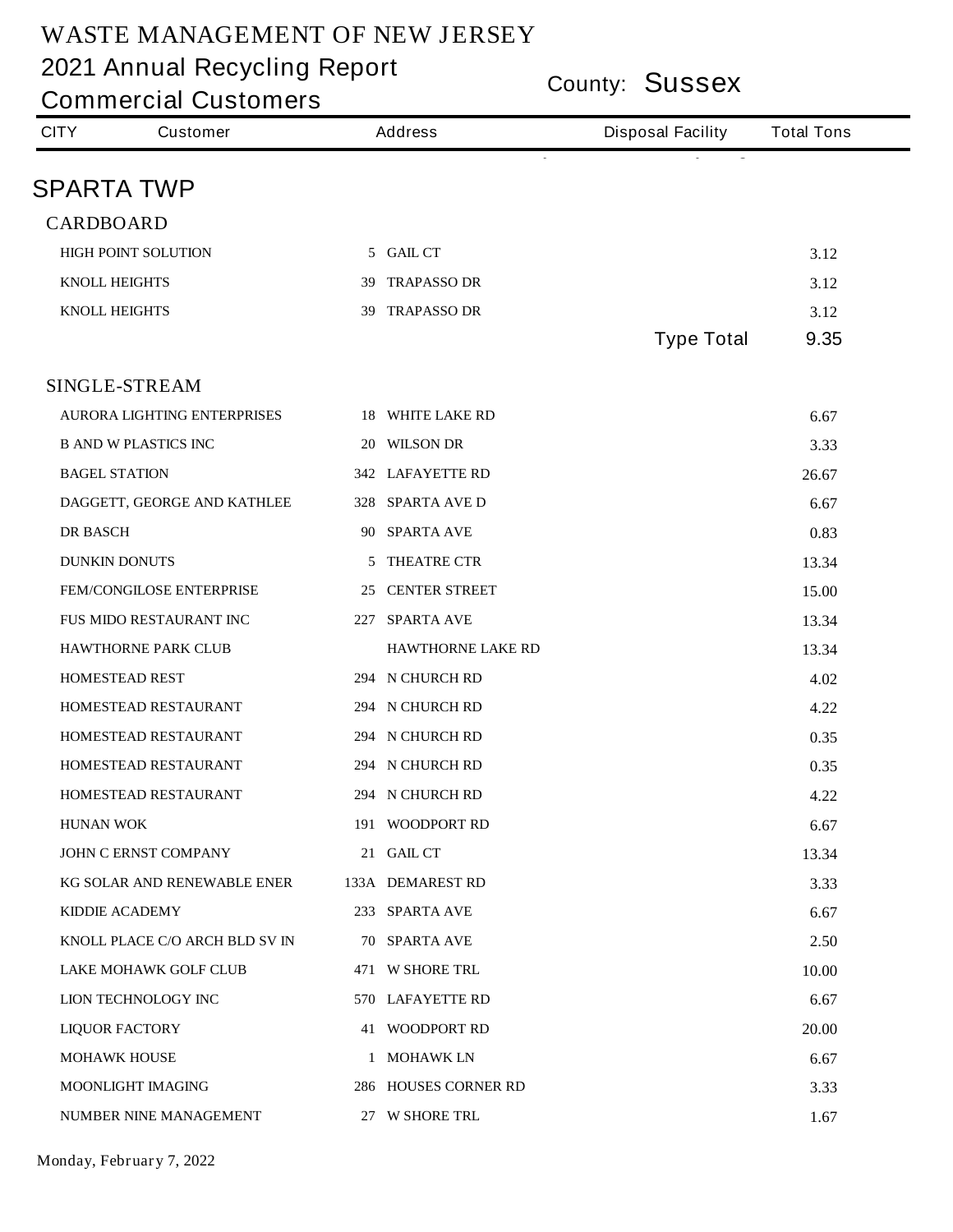# **County: Sussex 2021 Annual Recycling Report**

### **Commercial Customers**

| <b>CITY</b><br><b>Customer</b>       | <b>Address</b>              | <b>Disposal Facility</b> | <b>Total Tons</b> |
|--------------------------------------|-----------------------------|--------------------------|-------------------|
| <b>QUICKCHEK OF SPARTA #97</b>       | 312 SPARTA AVE              |                          | 26.67             |
| <b>QUICKCHEK OF SPARTA #97</b>       | 312 SPARTA AVE              |                          | 26.67             |
| <b>QUICKCHEK OF SPARTA #97</b>       | 312 SPARTA AVE              |                          | 26.67             |
| <b>R POUST TRADE SERVICES</b>        | 27 WILSON DR UNIT A         |                          | 20.00             |
| <b>ROCK ISLAND LAKE CLUB</b>         | 485 GLEN RD                 |                          | 20.00             |
| <b>RUBBER FAB</b>                    | <b>26 BROOKFIELD DR</b>     |                          | 26.67             |
| <b>SPARTA BD OF ED ALPINE SCHOOL</b> | <b>151 ANDOVER RD</b>       |                          | 0.38              |
| <b>SPARTA BD OF ED ALPINE SCHOOL</b> | <b>151 ANDOVER RD</b>       |                          | 20.00             |
| <b>SPARTA BD OF ED ALPINE SCHOOL</b> | <b>151 ANDOVER RD</b>       |                          | 20.00             |
| <b>SPARTA BD OF ED HELEN MORGAN</b>  | 100 STANHOPE RD             |                          | 20.00             |
| <b>SPARTA BD OF ED HELEN MORGAN</b>  | 100 STANHOPE RD             |                          | 20.00             |
| <b>SPARTA BD OF ED MIDDLE SCH</b>    | <b>350 MAIN ST</b>          |                          | 26.67             |
| <b>SPARTA BD OF ED MIDDLE SCH</b>    | 350 MAIN ST                 |                          | 26.67             |
| SPARTA BD OF ED MOHAWK AVE S         | <b>18 MOHAWK AVE</b>        |                          | 20.00             |
| <b>SPARTA BD OF ED MOHAWK AVE S</b>  | <b>18 MOHAWK AVE</b>        |                          | 20.00             |
| <b>SPARTA TOWN CENTER</b>            | <b>TOWN CENTER DR</b><br>5. |                          | 26.67             |
| <b>SPARTA TOWN CENTER</b>            | <b>TOWN CENTER DR</b><br>5  |                          | 26.67             |
| <b>SUSSEX CHARTER SCHOOL</b>         | 385 N CHURCH RD             |                          | 20.00             |
| <b>SUSSEX COUNTY VO-TECH</b>         | 105 N CHURCH RD             |                          | 3.33              |
| <b>SUSSEX COUNTY VO-TECH</b>         | 105 N CHURCH RD             |                          | 3.33              |
| <b>TBL PERFORMANCE PLASTICS</b>      | <b>18 WHITE LAKE RD</b>     |                          | 10.00             |
| <b>TBL PERFORMANCE PLASTICS</b>      | <b>18 WHITE LAKE RD</b>     |                          | 10.00             |
| <b>TECHFLEX</b>                      | <b>104 DEMAREST RD</b>      |                          | 6.67              |
| <b>UPPER LAKE PLAZA ARCH BLDS</b>    | 270 SPARTA AVE              |                          | 40.01             |
| <b>UPPER LAKE PLAZA ARCH BLDS</b>    | 270 SPARTA AVE              |                          | 40.01             |
| WILLOW GLEN ACADEMY AT SPAR          | 6 GAIL CT                   |                          | 13.34             |
|                                      |                             | <b>Type Total</b>        | 713.70            |

**SPARTA TWP City Total of All Recycling 723.05**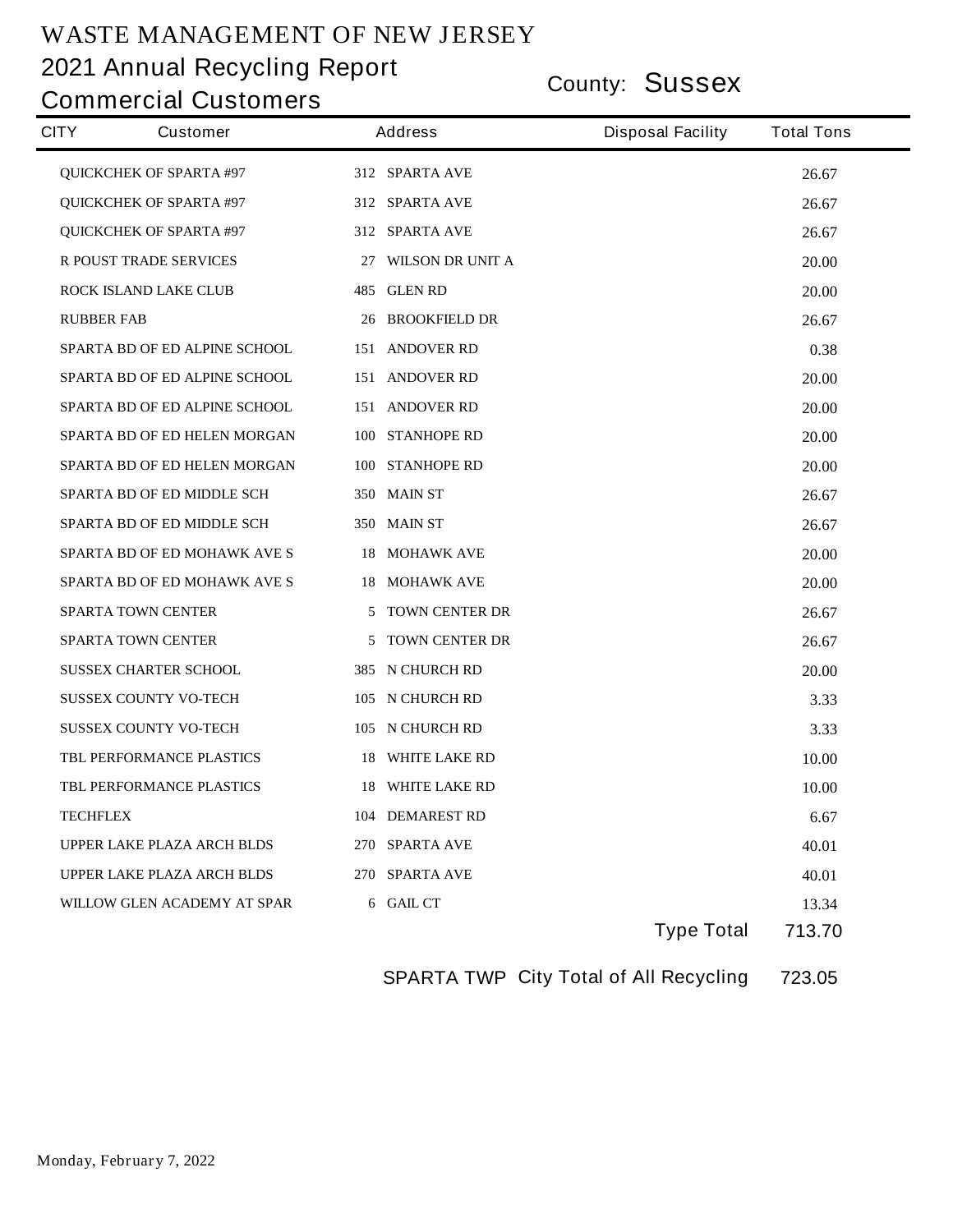**County: Sussex 2021 Annual Recycling Report**

| <b>CITY</b>           | <b>Customer</b>                      | <b>Address</b>         | <b>Disposal Facility</b>                    | <b>Total Tons</b> |
|-----------------------|--------------------------------------|------------------------|---------------------------------------------|-------------------|
| <b>STANHOPE</b>       |                                      |                        |                                             |                   |
|                       | <b>SINGLE-STREAM</b>                 |                        |                                             |                   |
|                       | <b>HIGHPOINT CONDOS</b>              | 110 ALPINE CT          |                                             | 11.67             |
|                       | <b>HIGHPOINT CONDOS</b>              | 110 ALPINE CT          |                                             | 13.34             |
|                       | <b>HIGHPOINT CONDOS</b>              | 110 ALPINE CT          |                                             | 106.69            |
|                       | <b>HOPATCONG HEAD START</b>          | 406 WILLS AVE          |                                             | 0.56              |
|                       | <b>JEFFERY MILLER CATERING</b>       | 525 WATERLOO RD        |                                             | 0.26              |
|                       | <b>JEFFERY MILLER CATERING</b>       | 525 WATERLOO RD        |                                             | 0.26              |
|                       | <b>LAKELAND LITTLE LEAGUE</b>        | 20 STANHOPE-SPARTA RD  |                                             | 4.24              |
| <b>NIELSEN NISSAN</b> |                                      | 59 RT 206              |                                             | 24.08             |
|                       | <b>ST OF NJ PARKS WATERLOO VILLA</b> | 525 WATERLOO RD        |                                             | 0.13              |
|                       | ST OF NJ PARKS WATERLOO VILLA        | 525 WATERLOO RD        |                                             | 0.13              |
|                       | ST OF NJ PARKS WATERLOO VILLA        | 525 WATERLOO RD        |                                             | 0.13              |
|                       | <b>ST OF NJ PARKS WATERLOO VILLA</b> | 525 WATERLOO RD        |                                             | 0.13              |
| <b>STONE GATE</b>     |                                      | <b>ROUTE 206 NORTH</b> |                                             | 25.01             |
|                       |                                      |                        | <b>Type Total</b>                           | 186.60            |
|                       |                                      |                        | <b>STANHOPE City Total of All Recycling</b> | 186.60            |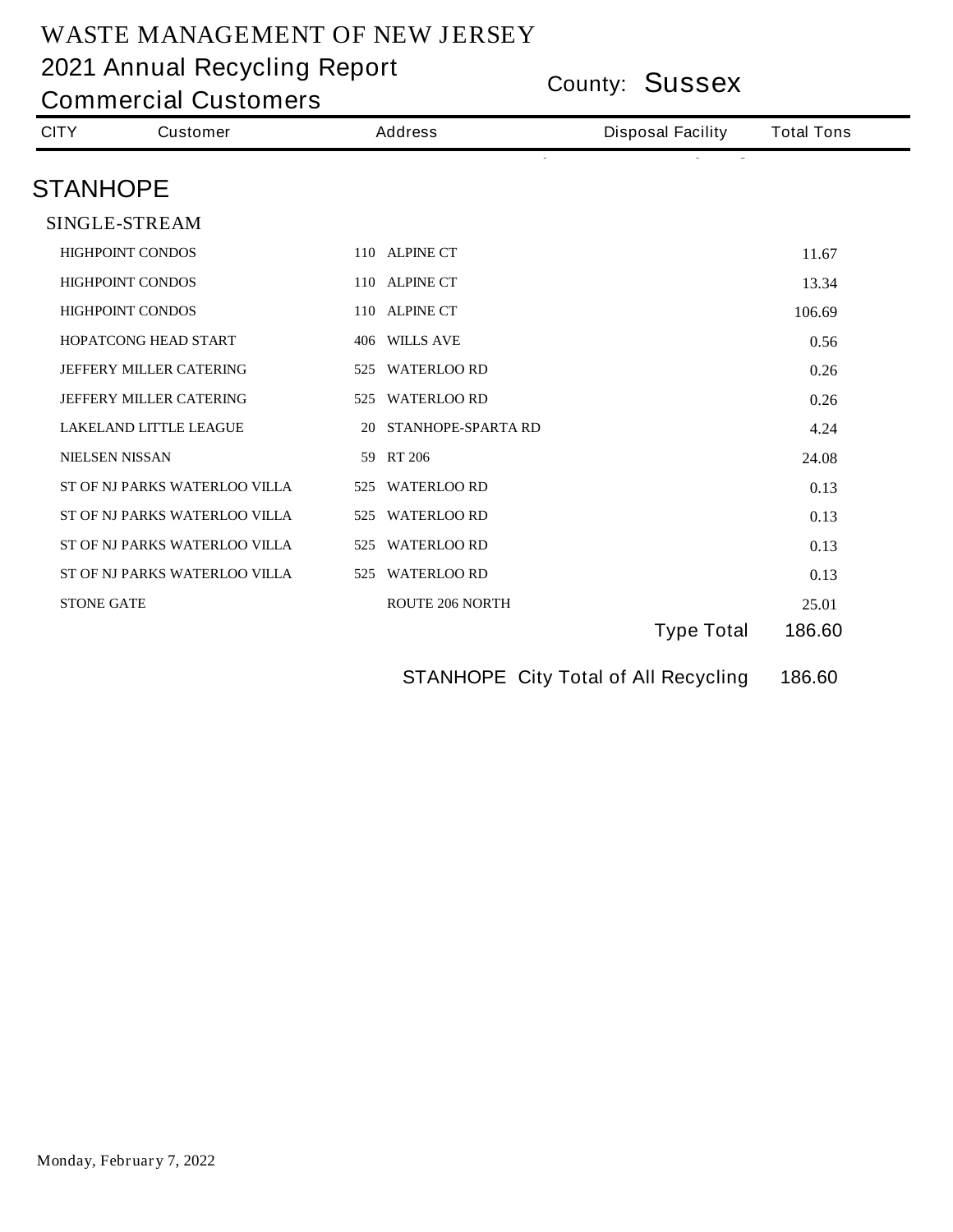|                    | <b>Commercial Customers</b>  |                                                   | <b>COUNTY: JUSSEX</b>    |                   |  |  |
|--------------------|------------------------------|---------------------------------------------------|--------------------------|-------------------|--|--|
| <b>CITY</b>        | <b>Customer</b>              | <b>Address</b>                                    | <b>Disposal Facility</b> | <b>Total Tons</b> |  |  |
|                    | <b>STILLWATER TWP</b>        |                                                   |                          |                   |  |  |
|                    | <b>SINGLE-STREAM</b>         |                                                   |                          |                   |  |  |
|                    | <b>CAMP LOU HENRY HOOVER</b> | 961 COUNTY ROAD 521                               |                          | 1.67              |  |  |
| <b>CAMP NEJEDA</b> |                              | <b>SADDLEBACK RD</b><br>910-                      |                          | 2.22              |  |  |
|                    |                              |                                                   | <b>Type Total</b>        | 3.89              |  |  |
|                    |                              | <b>STILLWATER TWP City Total of All Recycling</b> |                          | 3.89              |  |  |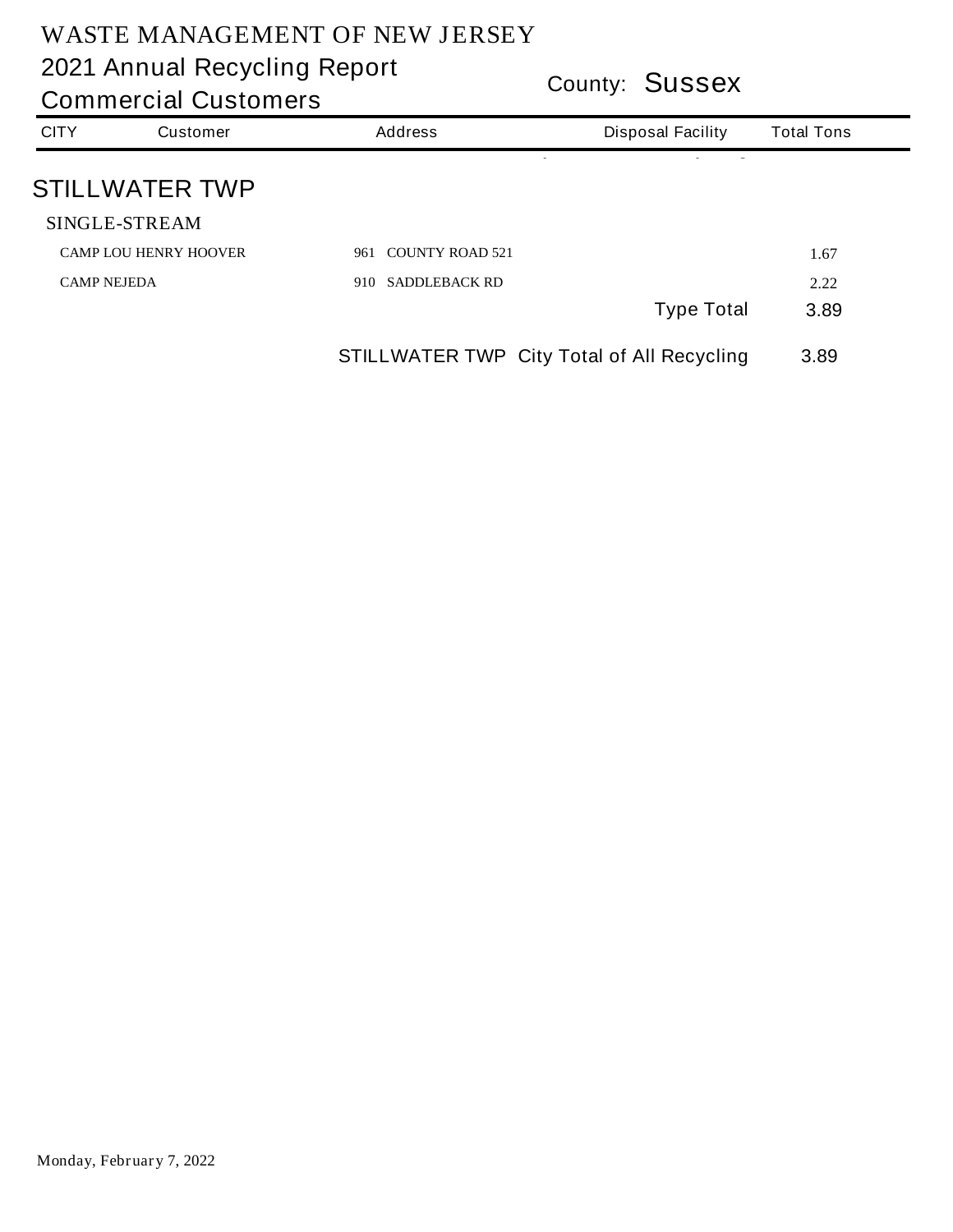**County: Sussex 2021 Annual Recycling Report**

**Commercial Customers**

| <b>SUSSEX</b><br><b>CARDBOARD</b><br><b>HIGH POINT REGIONAL HS</b><br>299 PIDGEON HILL RD<br>8.31<br><b>HIGH POINT REGIONAL HS</b><br>299 PIDGEON HILL RD<br>8.31<br><b>Type Total</b><br>16.63<br><b>SINGLE-STREAM</b><br><b>ELIAS COLE</b><br><b>1176 STATE RT 23</b><br>10.00<br><b>HIGH POINT PRECISION PRODUCTS</b><br>1 FIRST ST<br>0.56<br><b>HOMESTEAD REHAB</b><br><b>129 MORRIS TPKE</b><br>53.34<br><b>129 MORRIS TPKE</b><br><b>HOMESTEAD REHAB</b><br>53.34 | <b>CITY</b><br><b>Customer</b> | <b>Address</b> | <b>Disposal Facility</b> | <b>Total Tons</b> |
|--------------------------------------------------------------------------------------------------------------------------------------------------------------------------------------------------------------------------------------------------------------------------------------------------------------------------------------------------------------------------------------------------------------------------------------------------------------------------|--------------------------------|----------------|--------------------------|-------------------|
|                                                                                                                                                                                                                                                                                                                                                                                                                                                                          |                                |                |                          |                   |
|                                                                                                                                                                                                                                                                                                                                                                                                                                                                          |                                |                |                          |                   |
|                                                                                                                                                                                                                                                                                                                                                                                                                                                                          |                                |                |                          |                   |
|                                                                                                                                                                                                                                                                                                                                                                                                                                                                          |                                |                |                          |                   |
|                                                                                                                                                                                                                                                                                                                                                                                                                                                                          |                                |                |                          |                   |
|                                                                                                                                                                                                                                                                                                                                                                                                                                                                          |                                |                |                          |                   |
|                                                                                                                                                                                                                                                                                                                                                                                                                                                                          |                                |                |                          |                   |
|                                                                                                                                                                                                                                                                                                                                                                                                                                                                          |                                |                |                          |                   |
|                                                                                                                                                                                                                                                                                                                                                                                                                                                                          |                                |                |                          |                   |
|                                                                                                                                                                                                                                                                                                                                                                                                                                                                          |                                |                |                          |                   |
|                                                                                                                                                                                                                                                                                                                                                                                                                                                                          |                                |                |                          |                   |
|                                                                                                                                                                                                                                                                                                                                                                                                                                                                          | PLEASANT ACRES FARM RV RESOR   | 61 DEWITT RD   |                          | 0.51              |
| PLEASANT ACRES FARM RV RESOR<br>61 DEWITT RD<br>0.51                                                                                                                                                                                                                                                                                                                                                                                                                     |                                |                |                          |                   |
| PLEASANT ACRES FARM RV RESOR<br>61 DEWITT RD<br>0.51                                                                                                                                                                                                                                                                                                                                                                                                                     |                                |                |                          |                   |
| <b>QUICKCHEK OF SUSSEX #43</b><br>270 ROUTE 23 S<br>26.67                                                                                                                                                                                                                                                                                                                                                                                                                |                                |                |                          |                   |
| <b>QUICKCHEK OF SUSSEX #43</b><br>270 ROUTE 23 S<br>26.67                                                                                                                                                                                                                                                                                                                                                                                                                |                                |                |                          |                   |
| <b>QUICKCHEK OF SUSSEX #43</b><br>270 ROUTE 23 S<br>26.67                                                                                                                                                                                                                                                                                                                                                                                                                |                                |                |                          |                   |
| <b>RANCO</b><br>56 EMAIN ST<br>13.34                                                                                                                                                                                                                                                                                                                                                                                                                                     |                                |                |                          |                   |
| <b>ROYAL PONTIAC BUICK GMC OLDS</b><br>355 ROUTE 23<br>26.67                                                                                                                                                                                                                                                                                                                                                                                                             |                                |                |                          |                   |
| <b>STUFFED OLIVE</b><br>1 LIBERTYVILLE RD<br>6.67                                                                                                                                                                                                                                                                                                                                                                                                                        |                                |                |                          |                   |
| 247 STATE RT 23<br><b>SUSSEX DAIRY QUEEN</b><br>6.67                                                                                                                                                                                                                                                                                                                                                                                                                     |                                |                |                          |                   |
| <b>SUSSEX INN</b><br>9 MAIN ST<br>20.00                                                                                                                                                                                                                                                                                                                                                                                                                                  |                                |                |                          |                   |
| <b>SUSSEX SENIORS</b><br>37 MAIN ST<br>0.83                                                                                                                                                                                                                                                                                                                                                                                                                              |                                |                |                          |                   |
| <b>THORLABS</b><br><b>564 LAFAYETTE RD</b><br>26.67                                                                                                                                                                                                                                                                                                                                                                                                                      |                                |                |                          |                   |
| 888 STATE RT 23<br><b>TOWNSHIP OF WANTAGE</b><br>13.34                                                                                                                                                                                                                                                                                                                                                                                                                   |                                |                |                          |                   |
| <b>Type Total</b><br>312.99                                                                                                                                                                                                                                                                                                                                                                                                                                              |                                |                |                          |                   |

**SUSSEX City Total of All Recycling 329.62**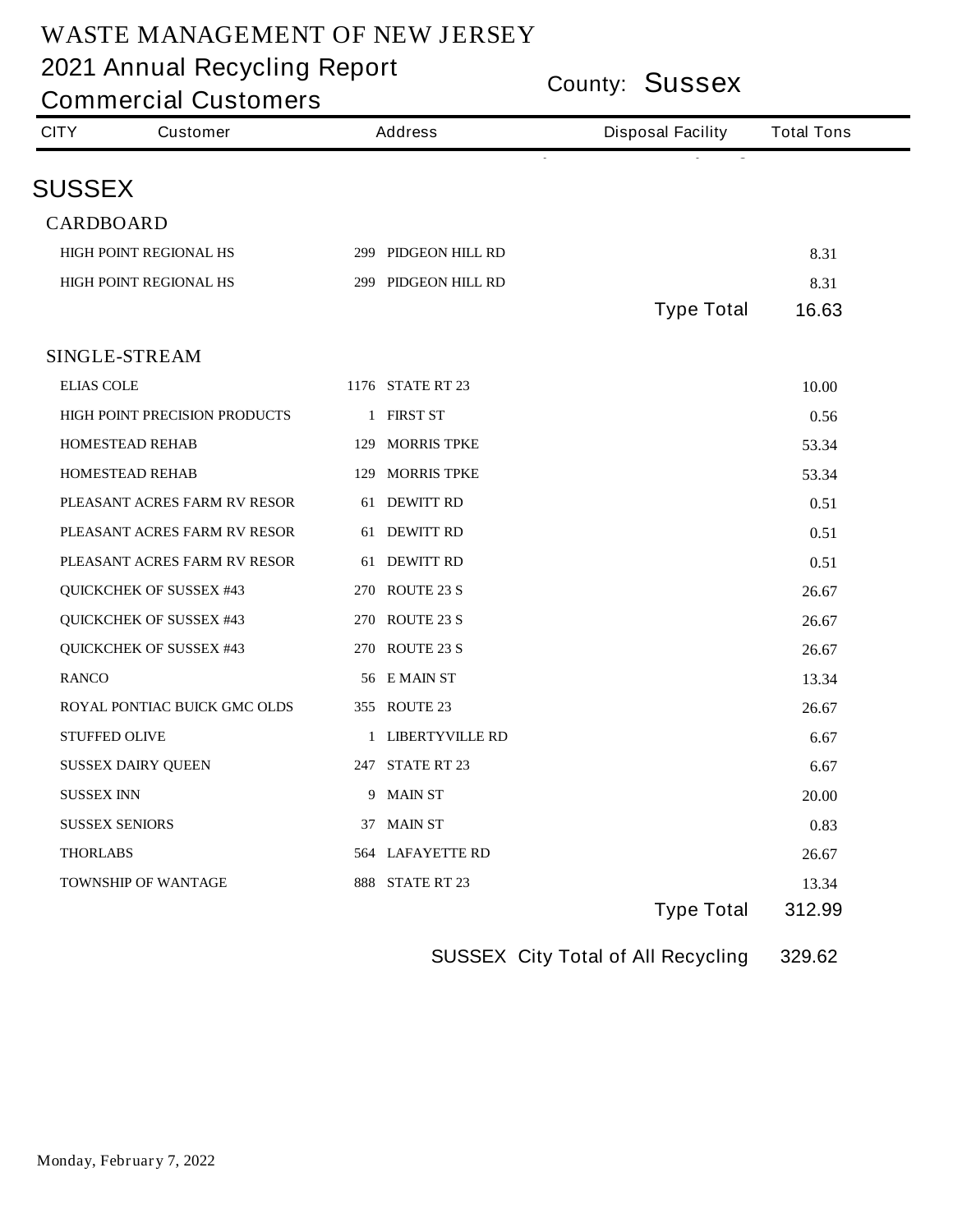**County: Sussex 2021 Annual Recycling Report**

| County: <b>SUSSEX</b><br><b>Commercial Customers</b> |                                     |  |                        |                          |                   |
|------------------------------------------------------|-------------------------------------|--|------------------------|--------------------------|-------------------|
| <b>CITY</b>                                          | <b>Customer</b>                     |  | <b>Address</b>         | <b>Disposal Facility</b> | <b>Total Tons</b> |
|                                                      | <b>VERNON TWP</b>                   |  |                        |                          |                   |
| <b>CARDBOARD</b>                                     |                                     |  |                        |                          |                   |
|                                                      | <b>EASCO SHOWER DOOR CO</b>         |  | 3 INDUSTRIAL DR        |                          | 18.71             |
|                                                      |                                     |  |                        | <b>Type Total</b>        | 18.71             |
|                                                      |                                     |  |                        |                          |                   |
|                                                      | <b>SINGLE-STREAM</b>                |  |                        |                          |                   |
|                                                      | <b>BLACK CREEK SANCTUARY</b>        |  | <b>SAND HILL RD</b>    |                          | 0.51              |
|                                                      | <b>BLACK CREEK SANCTUARY</b>        |  | <b>SAND HILL RD</b>    |                          | 53.34             |
|                                                      | <b>BLACK CREEK SANCTUARY</b>        |  | <b>SAND HILL RD</b>    |                          | 1.03              |
|                                                      | <b>BURGER KING VERNON</b>           |  | <b>314 STATE RT 94</b> |                          | 20.00             |
|                                                      | <b>CHERRY RIDGE RIFLE RANGE</b>     |  | 100 RANGE RD           |                          | 6.67              |
|                                                      | <b>COOL PODS SMOKE SHOP</b>         |  | 317 NJ-94              |                          | 0.50              |
| <b>EARTHCARE</b>                                     |                                     |  | 99 MAPLE GRANGE RD     |                          | 13.34             |
|                                                      | <b>EVENTS AND RENTS INC</b>         |  | 2 GNOMES KNOLL TRL     |                          | 6.67              |
|                                                      | <b>GREAT GORGE GOLF COURSE</b>      |  | 414 COUNTY ROUTE 517   |                          | 2.22              |
|                                                      | <b>GUTHRIE CORNER C/O ARCH PRTN</b> |  | 529 ROUTE 515          |                          | 1.67              |
|                                                      | <b>HEALTHY THYMES</b>               |  | <b>265 STATE RT 94</b> |                          | 10.00             |
|                                                      | <b>HEALTHY THYMES</b>               |  | <b>265 STATE RT 94</b> |                          | 6.67              |
|                                                      | <b>HEAVEN HILL FARM</b>             |  | <b>451 STATE RT 94</b> |                          | 20.00             |
|                                                      | <b>HIDDEN VILLAGE CONDOMINIUMS</b>  |  | 3 CURTIS DR            |                          | 26.67             |
|                                                      | HIGHLAND GENERAL STORE INC (A       |  | 111 HIGHLAND LAKES RD  |                          | 20.00             |
| <b>INDEMAX INC</b>                                   |                                     |  | 1 INDUSTRIAL DR        |                          | 0.56              |
|                                                      | <b>MARKET PLACE DELI AND PIZZA</b>  |  | 800 CANISTEAR RD       |                          | 5.53              |
|                                                      | <b>MCAFEE SKI SHOP</b>              |  | <b>105 ROUTE 94</b>    |                          | 20.00             |
|                                                      | <b>MOUNTAIN CREEK - ATLANTIC HE</b> |  | <b>123 ROUTE 94 S</b>  |                          | 6.67              |
|                                                      | <b>MOUNTAIN CREEK - ATLANTIC HE</b> |  | <b>123 ROUTE 94 S</b>  |                          | 6.67              |
|                                                      | MOUNTAIN CREEK COBBLESTONE          |  | <b>200 STATE RT 94</b> |                          | 26.67             |
|                                                      | <b>MOUNTAIN CREEK SOUTH SIDE DO</b> |  | <b>200 STATE RT 94</b> |                          | 0.51              |
|                                                      | <b>MOUNTAIN CREEK-RECYCLING PA</b>  |  | <b>200 STATE RT 94</b> |                          | 26.67             |
|                                                      | MOUNTAIN CREEK-SOUTH LODGE          |  | <b>200 STATE RT 94</b> |                          | 20.00             |
|                                                      | MOUNTAIN CREEK-SOUTH LODGE          |  | <b>200 STATE RT 94</b> |                          | 20.00             |
|                                                      | NATIONAL WINTER ACTIVITY CEN        |  | <b>44 BREAKNECK RD</b> |                          | 26.67             |
| <b>QUALITY INN</b>                                   |                                     |  | 15 STATE RT 94         |                          | 0.83              |

**Monday, February 7, 2022**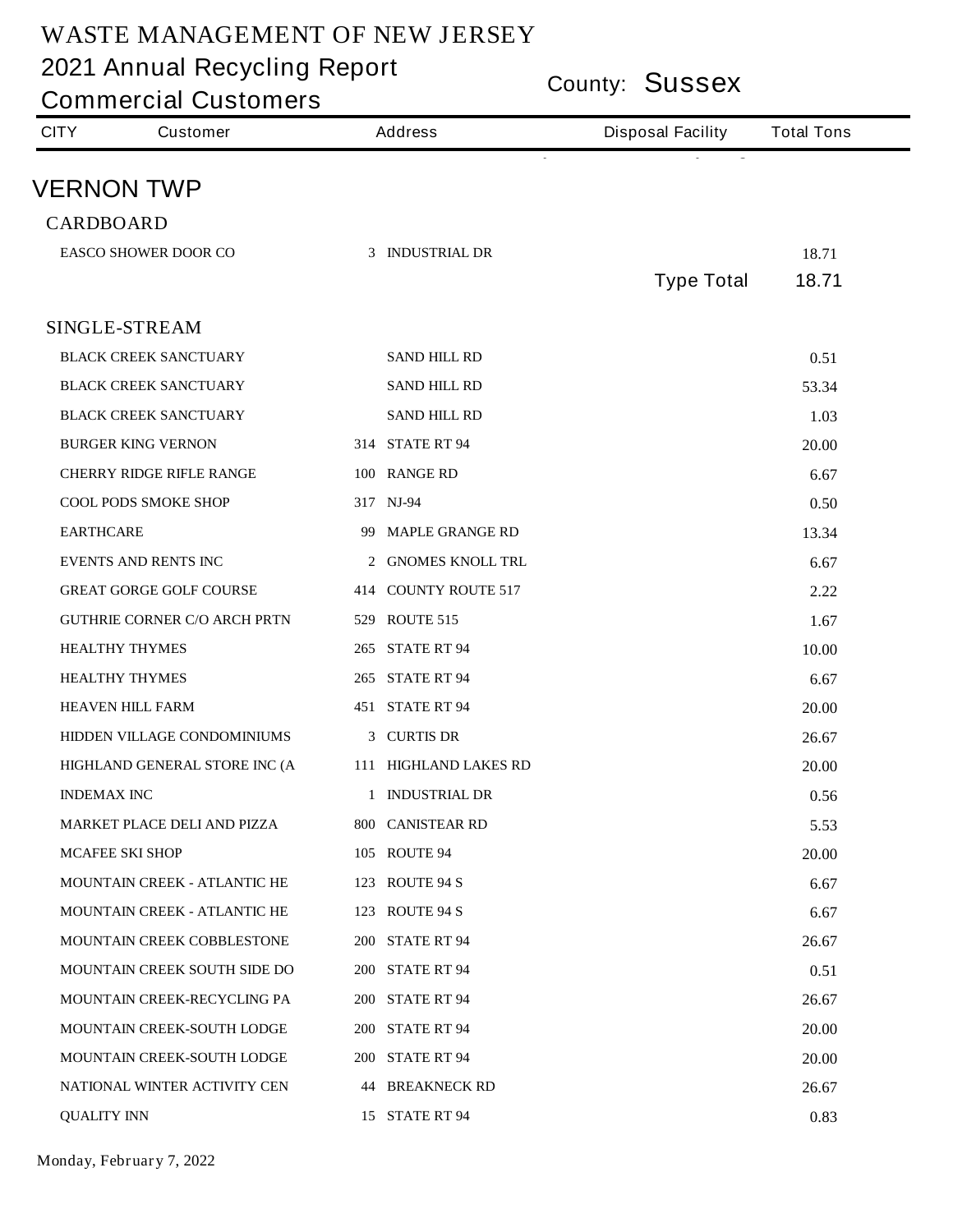# **County: Sussex 2021 Annual Recycling Report**

**Commercial Customers**

| <b>CITY</b> | <b>Customer</b>                     |    | <b>Address</b>          | <b>Disposal Facility</b> | <b>Total Tons</b> |
|-------------|-------------------------------------|----|-------------------------|--------------------------|-------------------|
|             | <b>SIRIUS XM RADIO INC</b>          |    | 24 VERNON CROSSING RD   |                          | 13.34             |
|             | <b>SOME PLACE SPECIAL CONDO</b>     |    | <b>4 VERNON XING</b>    |                          | 26.67             |
|             | <b>SOME PLACE SPECIAL CONDO</b>     |    | <b>4 VERNON XING</b>    |                          | 20.00             |
|             | <b>SUSSEX PROFESSIONAL</b>          |    | <b>249 STATE RT 94</b>  |                          | 13.34             |
|             | THE DAILY BEAN                      |    | 514 CORD 515            |                          | 3.11              |
|             | <b>VERNON COLONIAL PLAZA</b>        |    | <b>40 STATE RT 94</b>   |                          | 26.67             |
|             | <b>VERNON LUKOIL</b>                |    | <b>312 STATE RT 94</b>  |                          | 10.00             |
|             | <b>VERNON TOWNSHIP BOE CEDAR M</b>  | 17 | <b>SAMMIS RD</b>        |                          | 10.00             |
|             | <b>VERNON TOWNSHIP BOE GLEN ME</b>  | 7  | <b>SAMMIS RD</b>        |                          | 13.34             |
|             | <b>VERNON TOWNSHIP BOE HIGH SCH</b> |    | <b>1832 ROUTE 565</b>   |                          | 53.34             |
|             | <b>VERNON TOWNSHIP BOE LOUNSBE</b>  |    | 30 SAMMIS RD            |                          | 20.00             |
|             | <b>VERNON TOWNSHIP BOE ROLLING</b>  | 60 | <b>SAMMIS RD</b>        |                          | 20.00             |
|             | <b>VERNON TOWNSHIP BOE WALNUT</b>   |    | 625 ROUTE 517           |                          | 20.00             |
|             | <b>VERNON TWP AMBULANCE SQUAD</b>   |    | <b>245 BREAKNECK RD</b> |                          | 0.83              |
|             | <b>VERNON VALLEY APARTMENTS</b>     |    | 15 OMEGA DR APT 17      |                          | 13.34             |
|             | <b>VIKING VILLAGE</b>               |    | 5 ROUTE 94              |                          | 3.33              |
|             |                                     |    |                         | <b>Type Total</b>        | 617.43            |
|             |                                     |    |                         |                          |                   |

**VERNON TWP City Total of All Recycling 636.13**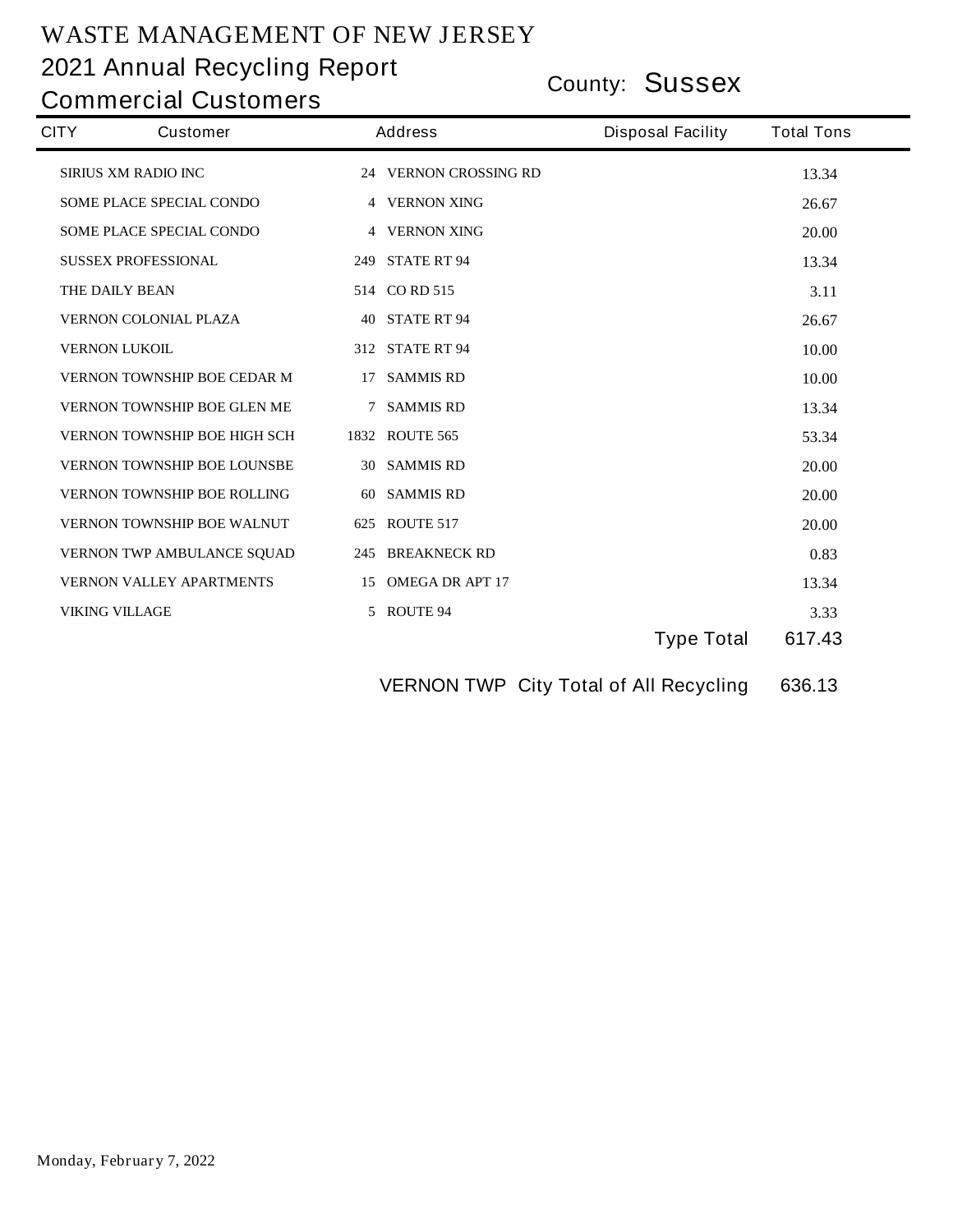|                    | <b>Commercial Customers</b> | <b>COUNTY: JUSSEX</b>                          |                          |                   |  |
|--------------------|-----------------------------|------------------------------------------------|--------------------------|-------------------|--|
| <b>CITY</b>        | <b>Customer</b>             | <b>Address</b>                                 | <b>Disposal Facility</b> | <b>Total Tons</b> |  |
|                    | <b>WALPACK TWP</b>          |                                                |                          |                   |  |
|                    | <b>SINGLE-STREAM</b>        |                                                |                          |                   |  |
| <b>WALPACK INN</b> |                             | <b>7 NATIONAL PARK SERVICE</b>                 |                          | 26.67             |  |
|                    |                             |                                                | <b>Type Total</b>        | 26.67             |  |
|                    |                             | <b>WALPACK TWP City Total of All Recycling</b> |                          | 26.67             |  |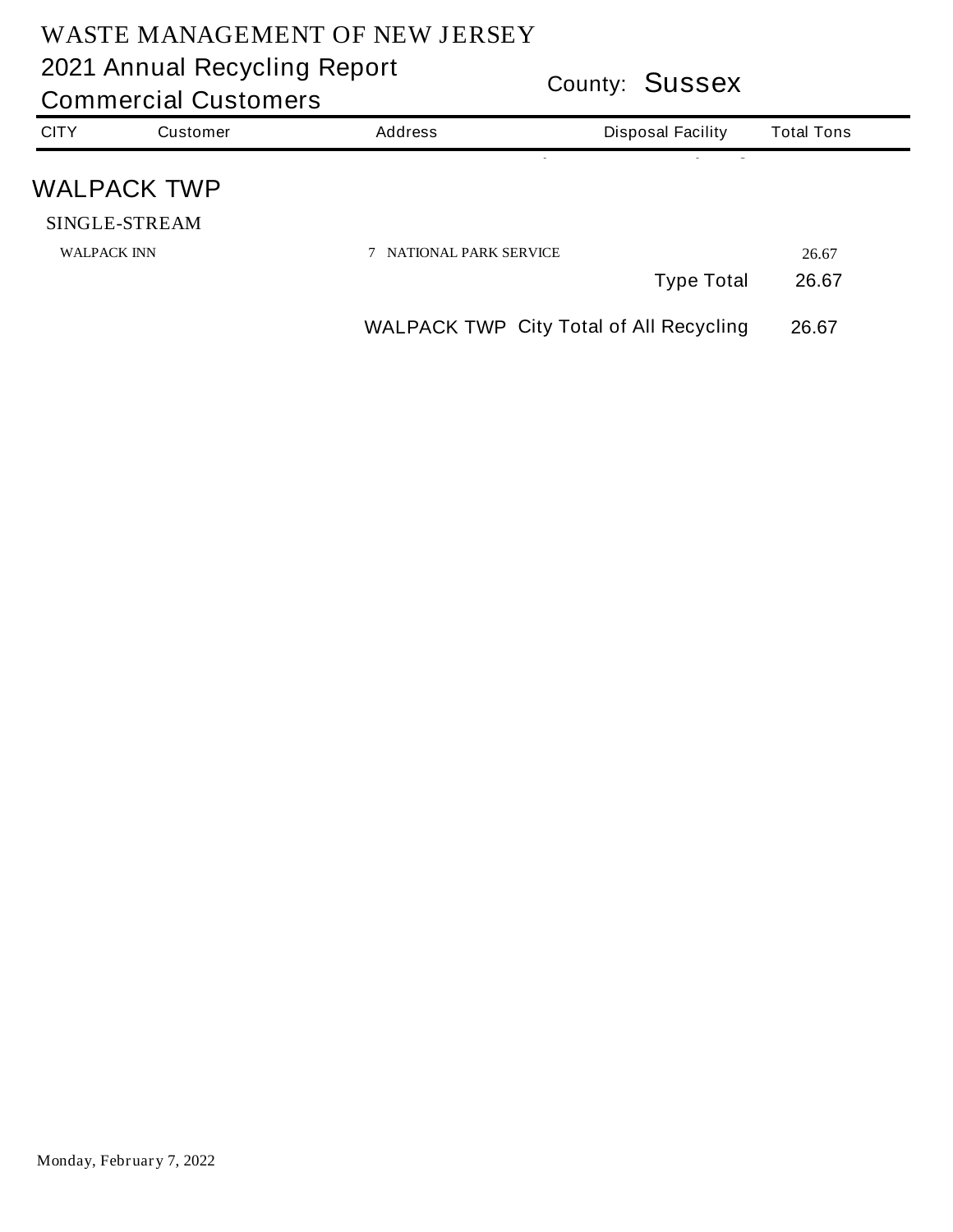**County: Sussex 2021 Annual Recycling Report**

**Commercial Customers**

| <b>CITY</b>         | <b>Customer</b>                         | <b>Address</b> |                         | <b>Disposal Facility</b> | <b>Total Tons</b> |
|---------------------|-----------------------------------------|----------------|-------------------------|--------------------------|-------------------|
|                     | <b>WANTAGE TWP</b>                      |                |                         |                          |                   |
|                     | <b>SINGLE-STREAM</b>                    |                |                         |                          |                   |
|                     | <b>FARMSIDE DESIGN</b>                  |                | 12 KUPERUS LN           |                          | 6.67              |
|                     |                                         |                | 997 STATE RT 23         |                          |                   |
|                     | <b>GREEN VALLEY FARMS</b>               |                |                         |                          | 1.69              |
|                     | <b>HIGH POINT ELECTRICAL</b>            |                | 719 COUNTY RD 519       |                          | 6.67              |
| <b>MNL FARM LLC</b> |                                         |                | <b>44 CLOVE RD</b>      |                          | 13.34             |
|                     | <b>QUICK STOP DELI</b>                  |                | 81 ROUTE 23 N           |                          | 3.33              |
|                     | <b>RAYEWOOD TRAILER</b>                 |                | 120 CLOVE RD            |                          | 13.34             |
|                     | <b>ROLLING HILLS MOTEL</b>              |                | <b>127 STATE RT 23</b>  |                          | 3.33              |
|                     | <b>SKYLANDS CRAFT BEER &amp; WINE G</b> |                | <b>447 STATE RT 284</b> |                          | 6.67              |
|                     | ST OF NJ PARKS HIGH POINT               |                | 1480 ROUTE 23           |                          | 6.67              |
| <b>SUSSEX MOTEL</b> |                                         |                | <b>187 STATE RT 23</b>  |                          | 1.40              |
|                     | <b>SUSSEX RURAL ELECTRIC CO OP</b>      |                | 64 COUNTY RD 639        |                          | 20.00             |
|                     | <b>SUSSEX WANTAGE BOE LAWRENC</b>       |                | 31 RYAN RD              |                          | 26.67             |
|                     | <b>SUSSEX WANTAGE BOE LAWRENC</b>       |                | 31 RYAN RD              |                          | 26.67             |
|                     | <b>SUSSEX WANTAGE BOE MIDDLE S</b>      |                | 10 LOOMIS AVE           |                          | 26.67             |
|                     | <b>SUSSEX WANTAGE BOE MIDDLE S</b>      |                | 10 LOOMIS AVE           |                          | 26.67             |
|                     | <b>SUSSEX WANTAGE BOE WANTAGE</b>       |                | 815 ROUTE 23            |                          | 26.67             |
|                     | <b>SUSSEX WANTAGE BOE WANTAGE</b>       |                | <b>815 ROUTE 23</b>     |                          | 26.67             |
|                     | <b>TIMPLEX CORPORATION</b>              |                | <b>1370 STATE RT 23</b> |                          | 6.67              |
|                     | WOODLAND TRAILS CAMPGROUN               |                | <b>7 BABTOWN RD</b>     |                          | 1.11              |
|                     |                                         |                |                         | <b>Type Total</b>        | 250.92            |

**WANTAGE TWP City Total of All Recycling 250.92**